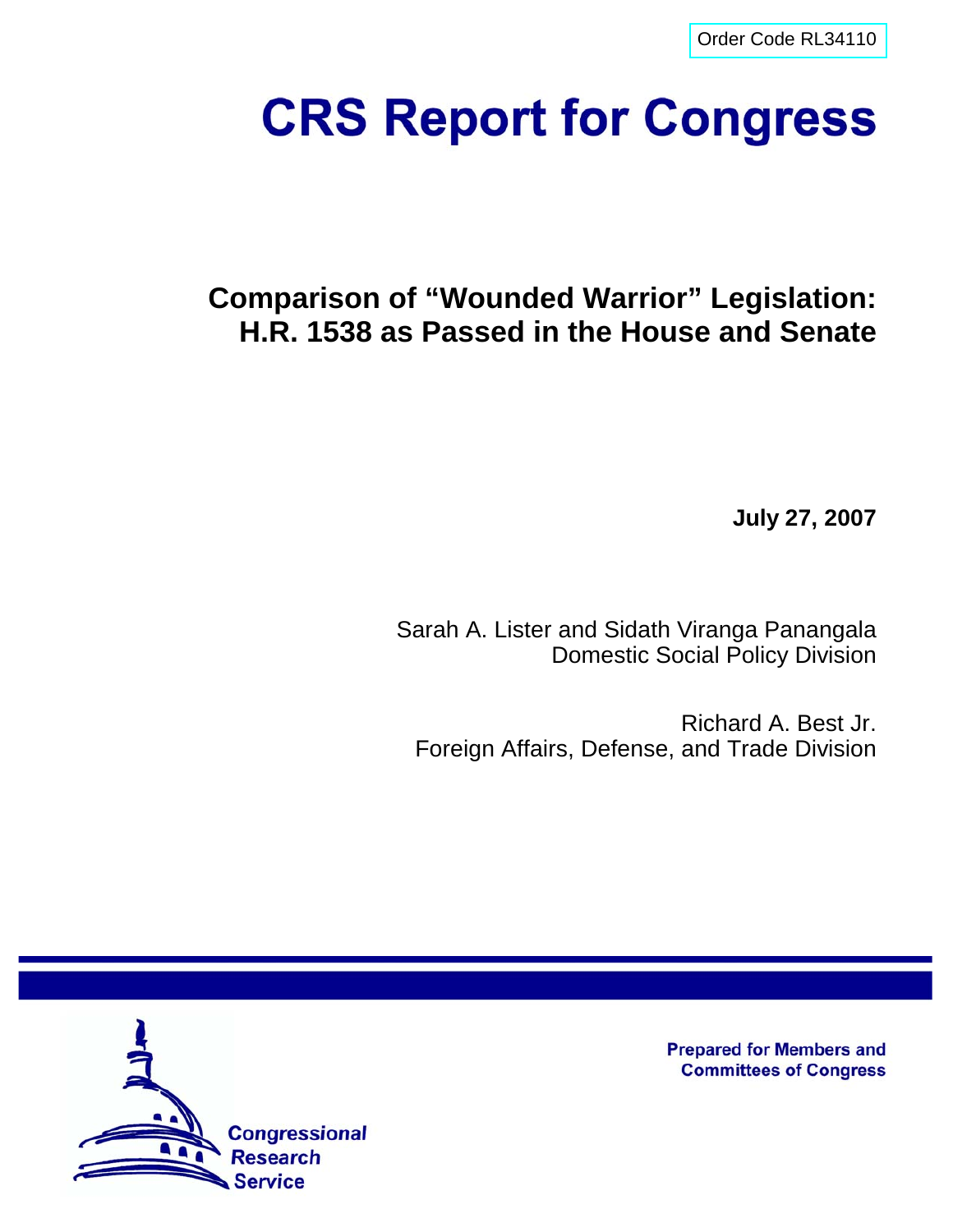# Comparison of "Wounded Warrior" Legislation: H.R. 1538 as Passed in the House and Senate

## **Summary**

This report compares certain provisions in legislation that has been considered by Congress concerning programs, services (including medical care), and benefits for injured military servicemembers returning from combat theaters. Relevant provisions are compared in H.R. 1538 as passed by the House, titled the *Wounded Warrior Assistance Act of 2007*, and as passed by the Senate, titled the *Dignified Treatment of Wounded Warriors Act.*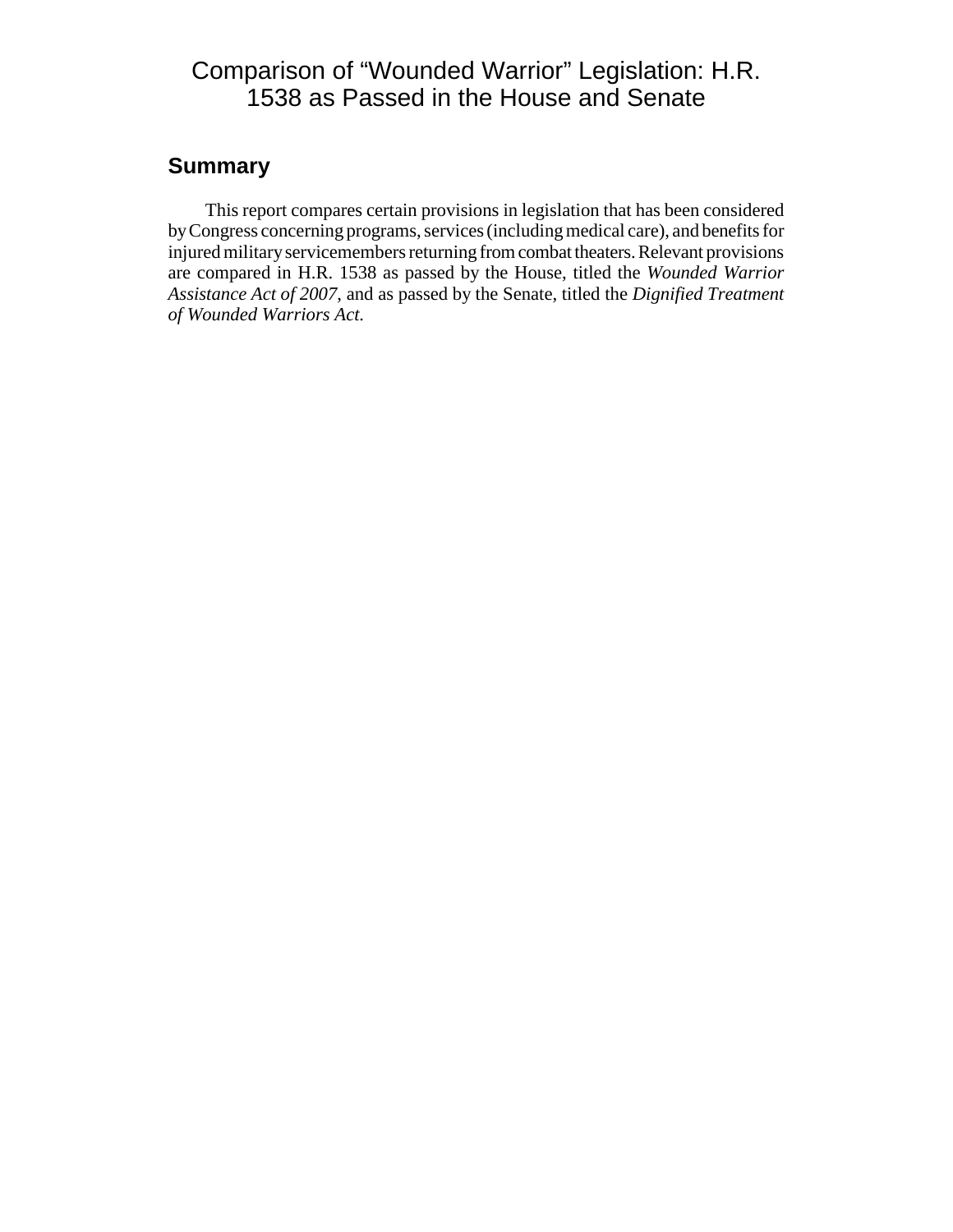# **Contents**

| Summary of Provisions Affecting only the Department of Veterans Affairs 23        |  |
|-----------------------------------------------------------------------------------|--|
|                                                                                   |  |
|                                                                                   |  |
| H.R. 1538, Passed in House, Title II — Studies and Reports $\dots \dots \dots 27$ |  |
|                                                                                   |  |

# **List of Tables**

| Table 1. Description of H.R. 1538, Senate- and House-passed Versions  3 |  |
|-------------------------------------------------------------------------|--|
|                                                                         |  |
| Table 3. Provisions Affecting only the Department of Defense  14        |  |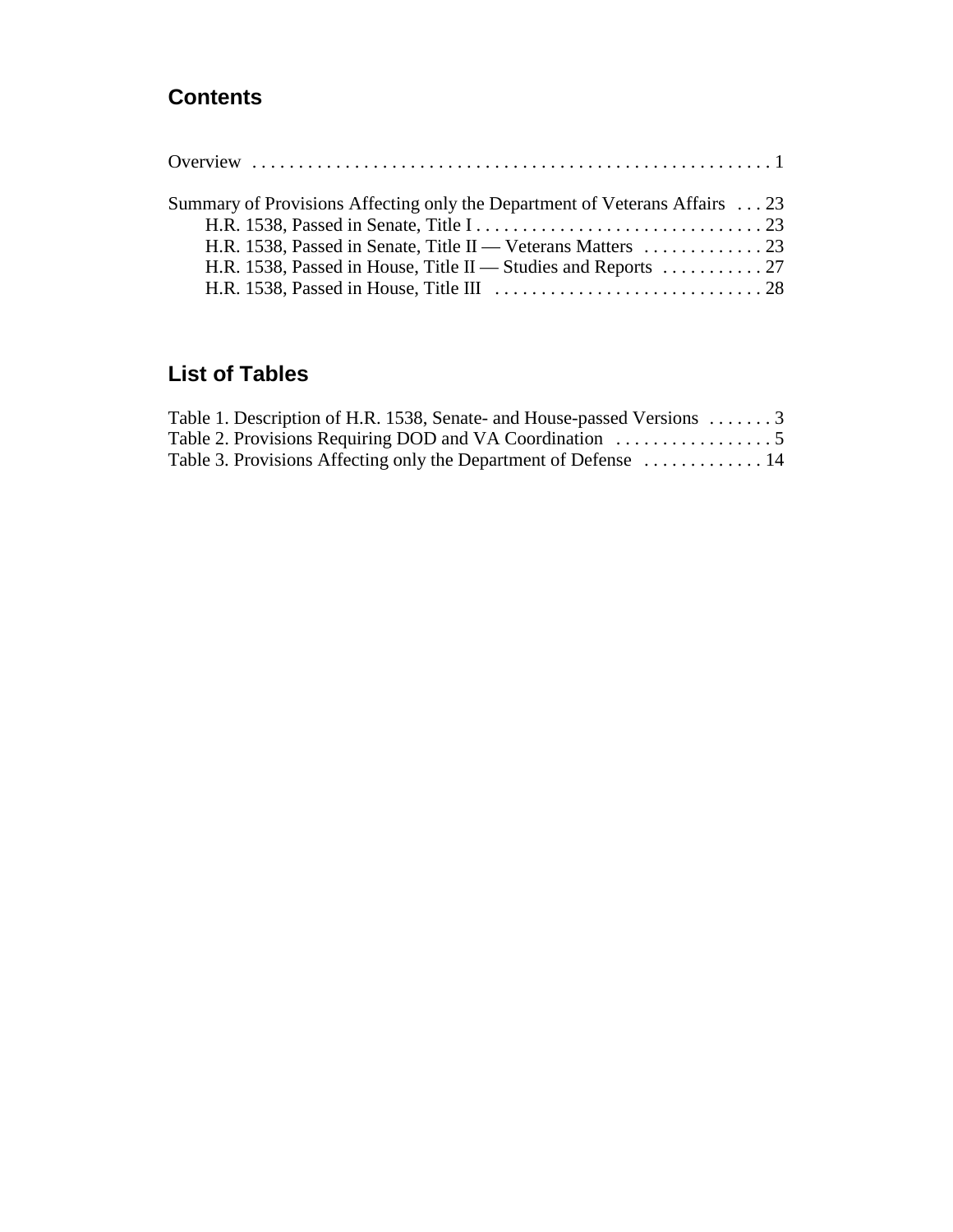# Comparison of "Wounded Warrior" Legislation: H.R. 1538 as Passed in the House and Senate

## **Overview**

This report compares certain provisions in legislation that has been considered by Congress concerning programs, services (including medical care), and benefits for injured military servicemembers returning from combat theaters. Relevant provisions are compared in H.R. 1538 as passed by the House, titled the *Wounded Warrior Assistance Act of 2007*, and as passed by the Senate, titled the *Dignified Treatment of Wounded Warriors Act.*

The Senate passed H.R. 1538 in July 2007, as an amendment (S.Amdt. 2402) in the nature of a substitute. The Senate reported a slightly different version of S.Amdt. 2402 as S. 1606, the Dignified Treatment of Wounded Warriors Act, in June 2007. The Senate bill, as passed, contains three titles: *Title I,* Wounded Warrior Matters; *Title II,* Veterans Matters; and *Title III,* Fiscal Year Increase in Military Basic Pay.

The House passed H.R. 1538 in March 2007. A slightly different version of that bill was also passed by the House as Title XIV of H.R. 1585, the National Defense Authorization Act for FY2008, in May 2007. The House bill, as passed, contains three titles: *Title I,* Wounded Warrior Assistance; *Title II,* Studies and Reports; *Title III,* General Provisions.

**Table 1** of this report presents descriptive information for each bill, as passed. **Table 2** of this report compares provisions in the two bills that require coordination between the Department of Defense (DOD) and the Department of Veterans Affairs (VA) — including provisions that would establish specific mechanisms to facilitate such coordination — as well as provisions that would have direct effects upon both departments. Table 2 does not include provisions that are almost solely within the purview of one department, and require only consultation with the Secretary of the other department. **Table 3** compares provisions affecting only the Department of Defense. Finally, *provisions affecting only the Department of Veterans Affairs are summarized*. These provisions are primarily found in Title II of the Senate bill, without comparable provisions in the House bill. A few VA-specific provisions in Title I of the Senate bill, and in the House bill, are also described.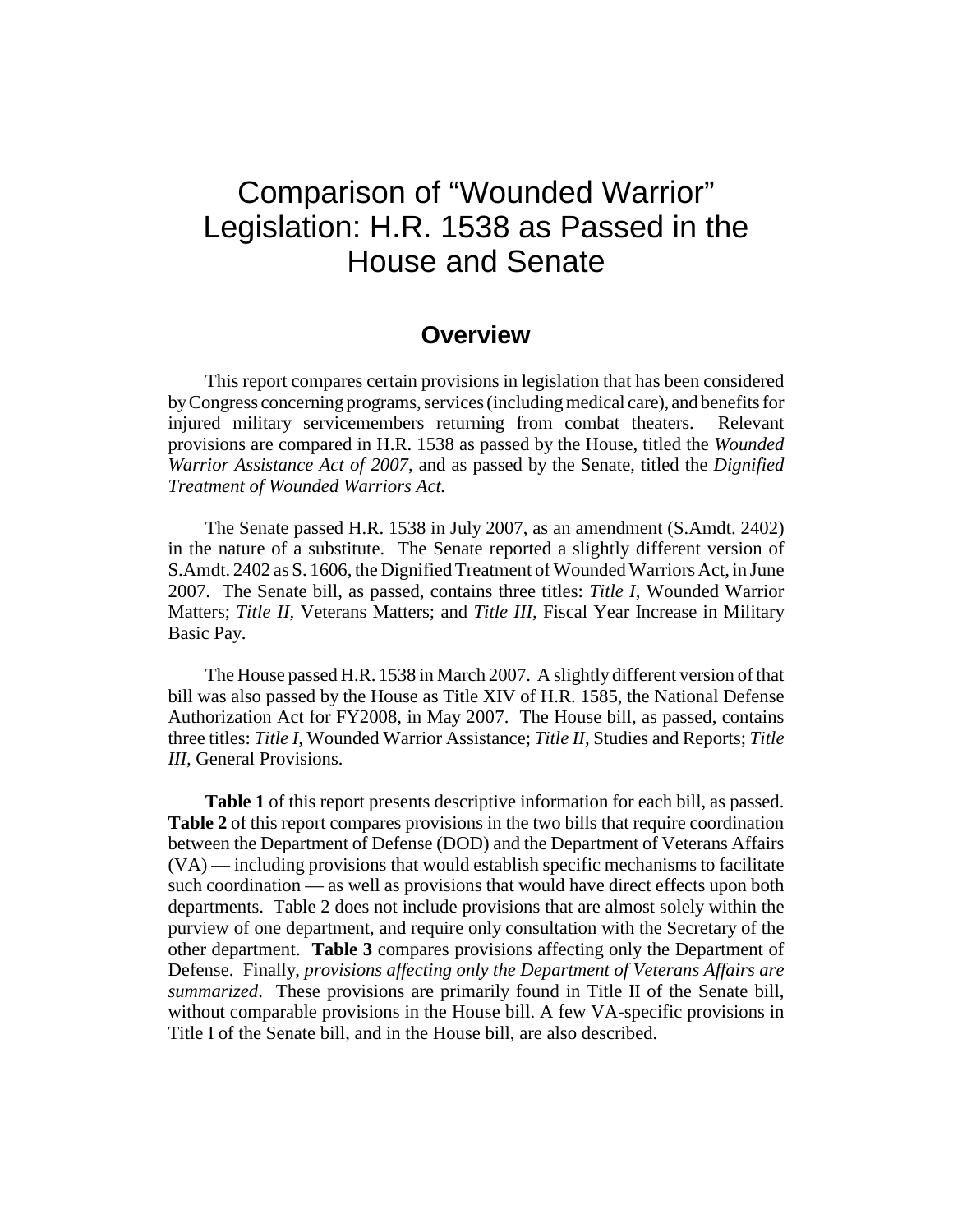Unless otherwise noted, references in this report and in the tables to activities of "DOD" or "VA" are activities to be carried out by the Secretary of the stated department. The following acronyms and abbreviations are used:

#### **CBO:** Congressional Budget Office

**DD-214:** Department of Defense form, Certificate of Release or Discharge from Active Duty

- **DD-2808:** Department of Defense form, Report of Medical Examination, used to determine medical fitness for enlistment, induction, appointment and retention.
- **DD-2697:** Department of Defense form, Report of Medical Assessment, used for servicemembers separating or retiring from active duty.
- **GAO:** Government Accountability Office
- **MTF:** Military Treatment Facility
- **NAS:** National Academy of Sciences
- **OEF:** Operation Enduring Freedom
- **OIF:** Operation Iraqi Freedom
- **PEBLO:** Physical Evaluation Board Liaison Officer
- **PDES:** the military Physical Disability Evaluation System
- **PTSD:** Post-traumatic Stress Disorder
- **SGLI:** Servicemembers' Group Life Insurance
- **TBI:** Traumatic Brain Injury
- **TDRL:** Temporary Disability Retired List
- **VASRD:** Veterans Administration Schedule for Rating Disabilities
- **WRAMC:** Walter Reed Army Medical Center

For additional information, see Congressional Research Service (CRS) reports regarding *Health Care for Military Personnel and Veterans* and *Military Personnel and Compensation* at [http://apps.crs.gov/cli/level\_2.aspx?PRDS\_CLI\_ITEM\_ID=3]. Specific reports of interest include:

- ! RL33991, *Disability Evaluation of Military Servicemembers*;
- ! RL33993, *Veterans Health Care Issues*;
- ! RS22366, *Military Support to the Severely Disabled: Overview of Service Programs*;
- ! RL33537, *Military Medical Care: Questions and Answers*;
- ! RL33323, *Veterans Affairs: Benefits for Service-Connected Disabilities;*
- ! RL34063, *Veterans' Medical Care: FY2008 Appropriations*;
- ! RL34055, *Walter Reed Army Medical Center: Realignment Under BRAC 2005 and Options for Congress*;
- ! RL33571, *The FY2007 National Defense Authorization Act: Selected Military Personnel Policy Issues;*
- ! RL33446, *Military Pay and Benefits: Key Questions and Answers*;
- ! RL33449, *Military Retirement, Concurrent Receipt, and Related Major Legislative Issues.*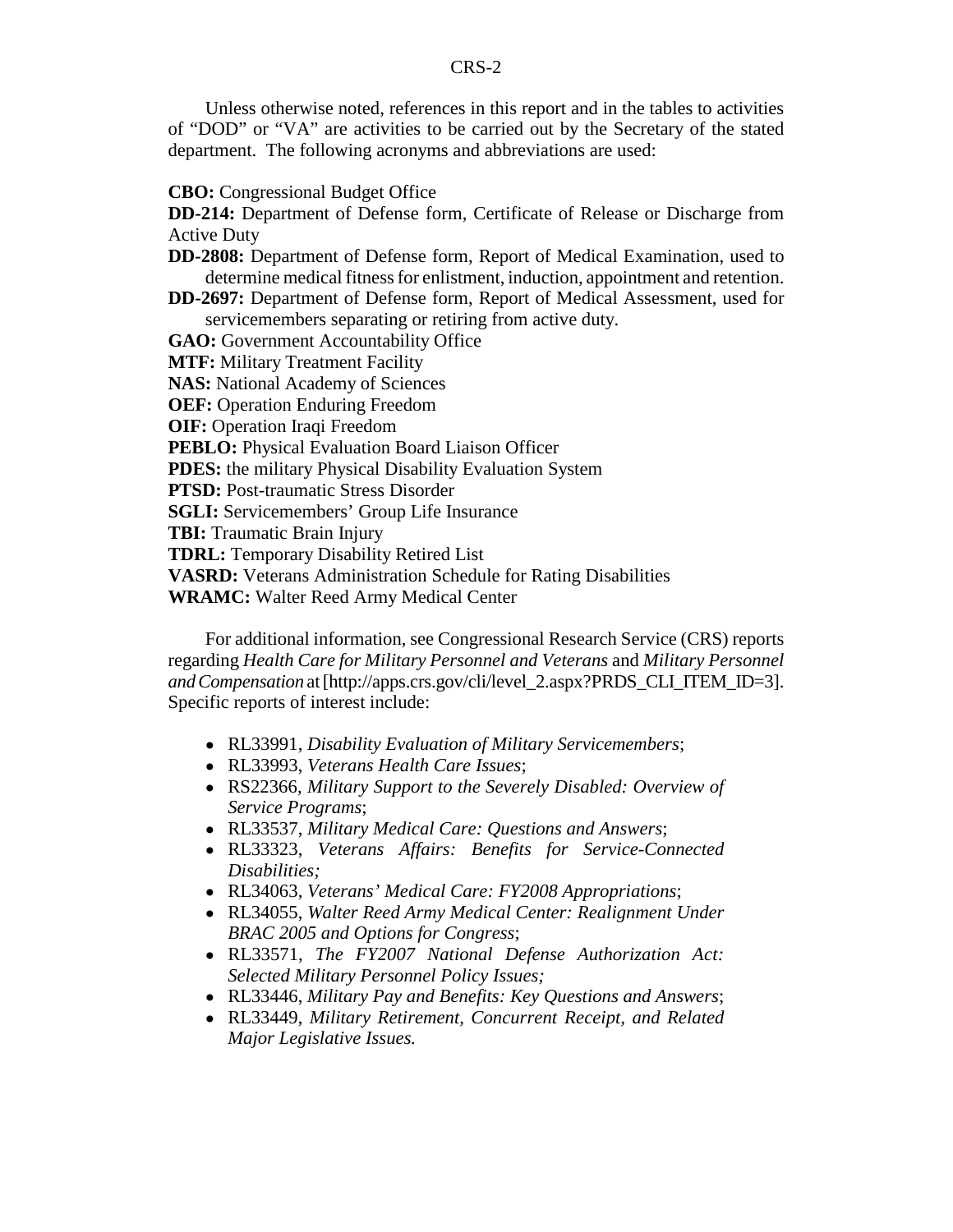# **Table 1. Description of H.R. 1538, Senate- and House-passed Versions**

| <b>Provision</b>                           | H.R. 1538, Senate Passed                                                                                                                                                                                                                                                                                                                                                                                                                                                                                                                                                  | H.R. 1538, House Passed                                                                                                                                                                                                                                                                                                                                                                                                      |
|--------------------------------------------|---------------------------------------------------------------------------------------------------------------------------------------------------------------------------------------------------------------------------------------------------------------------------------------------------------------------------------------------------------------------------------------------------------------------------------------------------------------------------------------------------------------------------------------------------------------------------|------------------------------------------------------------------------------------------------------------------------------------------------------------------------------------------------------------------------------------------------------------------------------------------------------------------------------------------------------------------------------------------------------------------------------|
| <b>Short Title</b>                         | Dignified Treatment of Wounded Warriors Act                                                                                                                                                                                                                                                                                                                                                                                                                                                                                                                               | Wounded Warrior Assistance Act of 2007                                                                                                                                                                                                                                                                                                                                                                                       |
| <b>Introduced</b>                          | 7/25/2007                                                                                                                                                                                                                                                                                                                                                                                                                                                                                                                                                                 | 3/15/2007                                                                                                                                                                                                                                                                                                                                                                                                                    |
| <b>Status</b>                              | Agreed to in Senate by Unanimous Consent, 7/25/2007, as S.Amdt. 2402                                                                                                                                                                                                                                                                                                                                                                                                                                                                                                      | Passed in House by unanimous roll call vote, 3/28/2007                                                                                                                                                                                                                                                                                                                                                                       |
| <b>Bill Titles and</b><br><b>Subtitles</b> | Title I, Wounded Warrior Matters:<br>- Subtitle A: Policy on Care, Management, and Transition of<br>Servicemembers with Serious Injuries or Illnesses<br>- Subtitle B: Health Care<br>- Subtitle C: Disability Matters<br>- Subtitle D: Improvement of Facilities Housing Patients<br>- Subtitle F: Other Matters<br>Title II. Veterans Matters<br>Title III, Fiscal Year Increase in Military Basic Pay                                                                                                                                                                  | Title I, Wounded Warrior Assistance<br>Title II, Studies and Reports<br>Title III, General Provisions                                                                                                                                                                                                                                                                                                                        |
| <b>Committee Reports</b>                   | No Senate report.                                                                                                                                                                                                                                                                                                                                                                                                                                                                                                                                                         | H.Rept. 110-68, Wounded Warrior Assistance Act of 2007, Report of the<br>House Committee on Armed Services, March 23, 2007, 39 pp.                                                                                                                                                                                                                                                                                           |
| <b>Key definitions</b>                     | §101. Covered member of the Armed Forces (henceforth "covered<br>servicemember") means a member of the Armed Forces, including a<br>member of the National Guard or Reserve, who is undergoing medical<br>treatment, recuperation, or therapy, is otherwise in medical hold or<br>medical holdover status, or is otherwise on the Temporary Disability<br>Retired List (TDRL) for a serious injury or illness.<br>Serious injury or illness is defined in §101, with respect to provisions in<br>Title I, in the case of a member of the Armed Forces, to mean "an injury | § 2. Recovering service member means a member of the Armed Forces,<br>including a member of the National Guard or Reserve, who is undergoing<br>medical treatment, recuperation, or therapy, or is otherwise in medical<br>hold or holdover status, for an injury, illness, or disease incurred or<br>aggravated while on active duty in the Armed Forces.<br>§ 2. The term <i>medical care</i> includes mental health care. |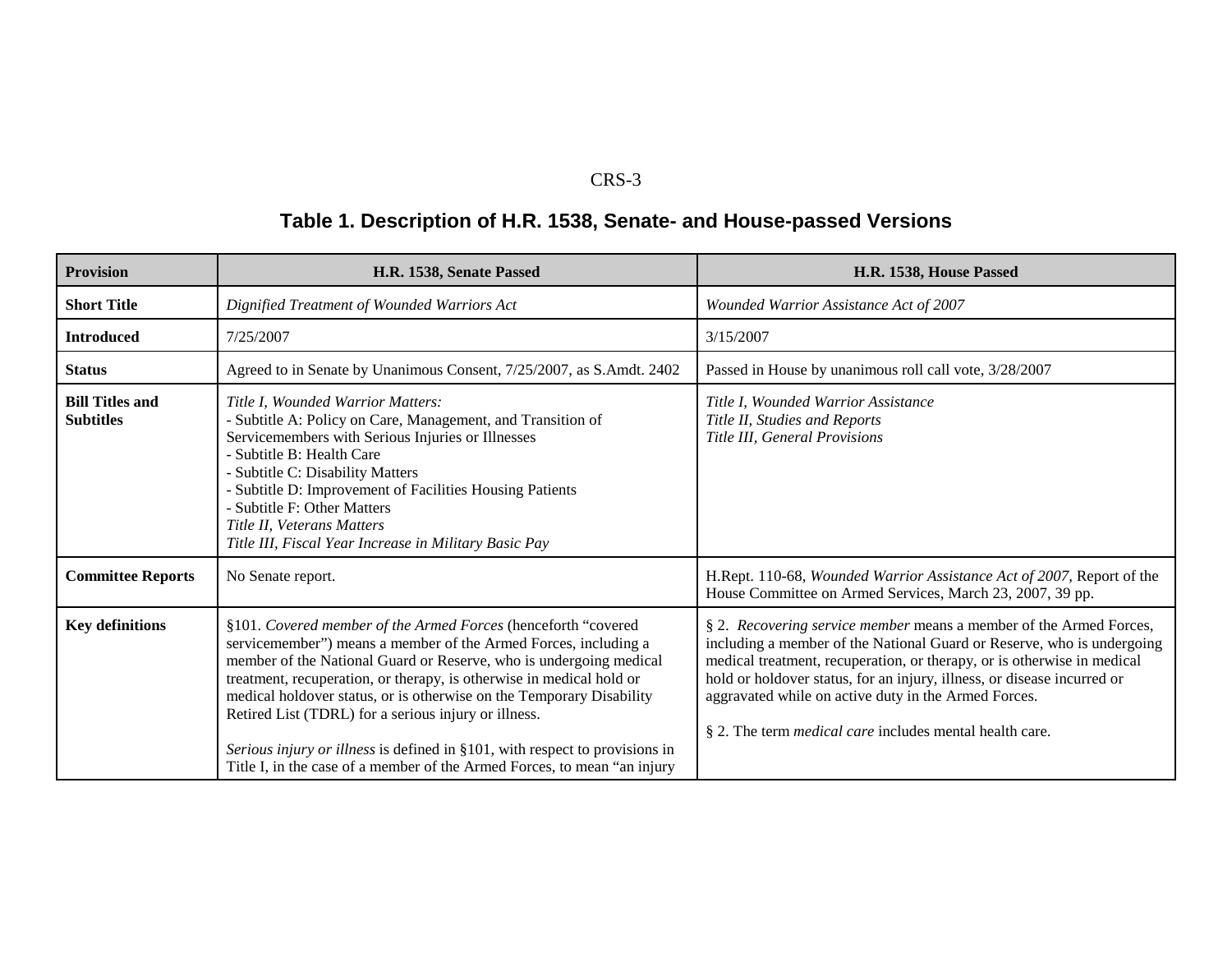| <b>Provision</b> | H.R. 1538, Senate Passed                                                                                                                                                                                                                                                                                                                                                                                                                                                  | H.R. 1538, House Passed                                                                                                                                                                    |
|------------------|---------------------------------------------------------------------------------------------------------------------------------------------------------------------------------------------------------------------------------------------------------------------------------------------------------------------------------------------------------------------------------------------------------------------------------------------------------------------------|--------------------------------------------------------------------------------------------------------------------------------------------------------------------------------------------|
|                  | or illness incurred by the member in line of duty on active duty in the<br>Armed Forces that may render the member medically unfit to perform the<br>duties of the member's office, grade, rank, or rating." Severe injury or<br><i>illness</i> is defined for the purposes of §121 as "any serious injury or<br>illness that is assigned a disability rating of 30 percent or higher under<br>the schedule for rating disabilities in use by the Department of Defense." |                                                                                                                                                                                            |
| <b>Notes</b>     | Most of the required coordinating activities in Title I are to be developed<br>through a joint comprehensive policy process to be undertaken by the<br>Secretaries of DOD and VA pursuant to §111. The bill lays out a number<br>of specific responsibilities or activities that must be addressed in the<br>policy process, but generally does not stipulate how those responsibilities<br>or activities are to be addressed.                                            | The bill emphasizes DOD programs, with fewer coordinating or<br>transition provisions with VA. The bill includes numerous specific<br>directives to DOD, such as specific staffing ratios. |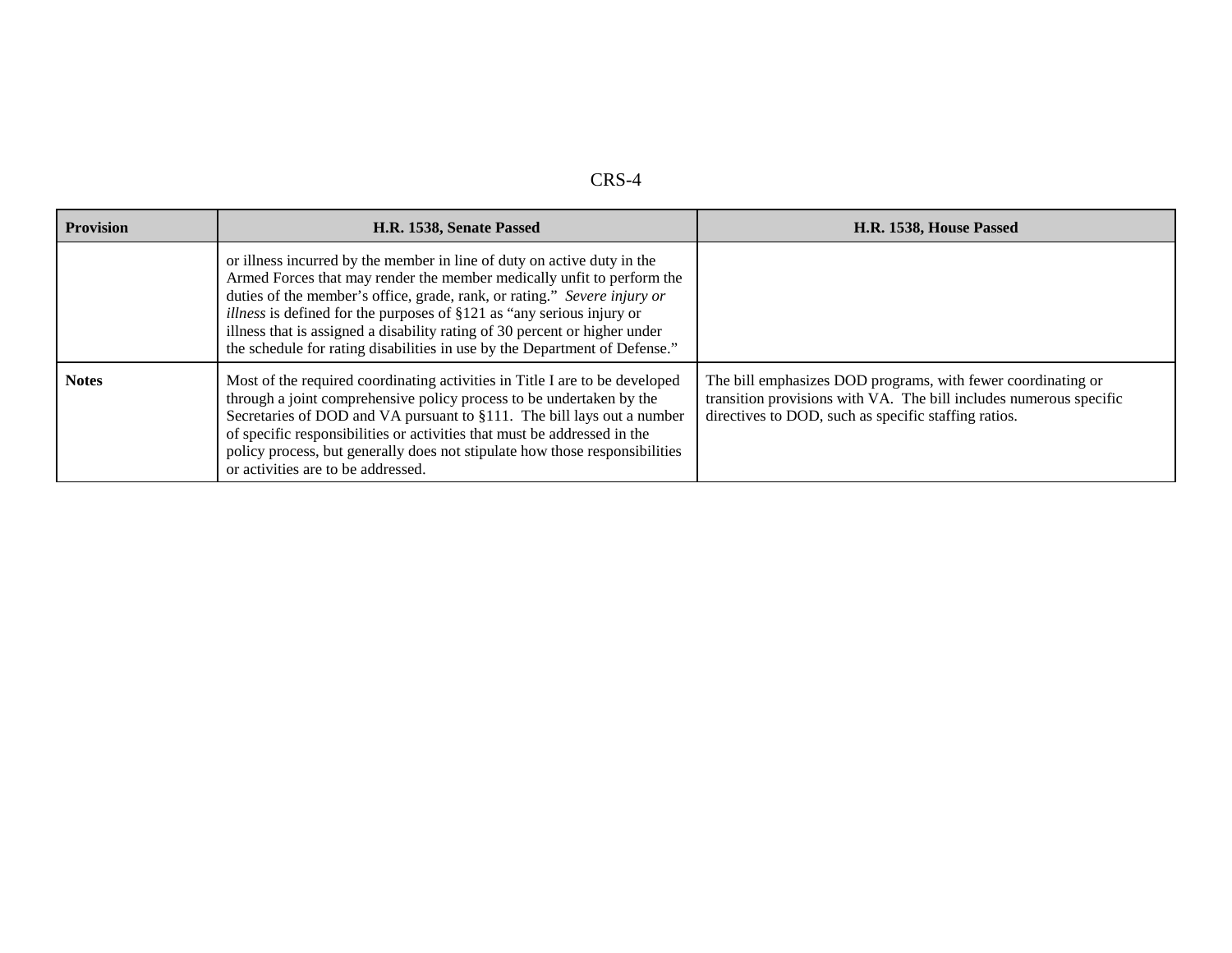# **Table 2. Provisions Requiring DOD and VA Coordination**

| <b>Provision</b>                             | H.R. 1538, Senate Passed                                                                                                                                                                                                                                                                                                                                                                                                                                                                                                                                                                                                                                                                                                                                                                                                                                                                                                                                                                                                                                                                                                                                                      | H.R. 1538, House Passed   |
|----------------------------------------------|-------------------------------------------------------------------------------------------------------------------------------------------------------------------------------------------------------------------------------------------------------------------------------------------------------------------------------------------------------------------------------------------------------------------------------------------------------------------------------------------------------------------------------------------------------------------------------------------------------------------------------------------------------------------------------------------------------------------------------------------------------------------------------------------------------------------------------------------------------------------------------------------------------------------------------------------------------------------------------------------------------------------------------------------------------------------------------------------------------------------------------------------------------------------------------|---------------------------|
| <b>Joint Planning and Policy Development</b> |                                                                                                                                                                                                                                                                                                                                                                                                                                                                                                                                                                                                                                                                                                                                                                                                                                                                                                                                                                                                                                                                                                                                                                               |                           |
| <b>Required policy</b><br>process            | §§111(a) and 111(c). Requires, not later than Jan. 1, 2008, and updated<br>at least annually, DOD and VA, in consultation with heads of other<br>relevant federal departments and agencies, to jointly develop and<br>implement a comprehensive policy on the care and management of<br>covered servicemembers. Scope shall include care and management,<br>medical and disability evaluation, return to duty when appropriate, and<br>transition from DOD to VA; and consider findings of several listed<br>committees, task forces and other sources.<br>§112. In implementing provisions in §111, including reporting<br>provisions, DOD and VA shall take into account and fully address any<br>unique specific needs of women members of the Armed Forces and<br>women veterans.<br>§134. DOD and VA shall, within 120 days after enactment, jointly<br>develop a comprehensive policy to address the treatment and care needs<br>of female members of the Armed Forces and veterans who experience<br>mental health problems and conditions, including PTSD. The policy shall<br>take into account and reflect the results of the review required by<br>subsection (a). | No comparable provisions. |
| Required reports on<br>policy process        | §111(e). Joint DOD/VA report to congressional committees re:<br>development of the policy required by this section, not later than Jan. 1,<br>2008, and reports on required updates.<br>§111(f). GAO report regarding implementation of this section, within six                                                                                                                                                                                                                                                                                                                                                                                                                                                                                                                                                                                                                                                                                                                                                                                                                                                                                                              | No comparable provision.  |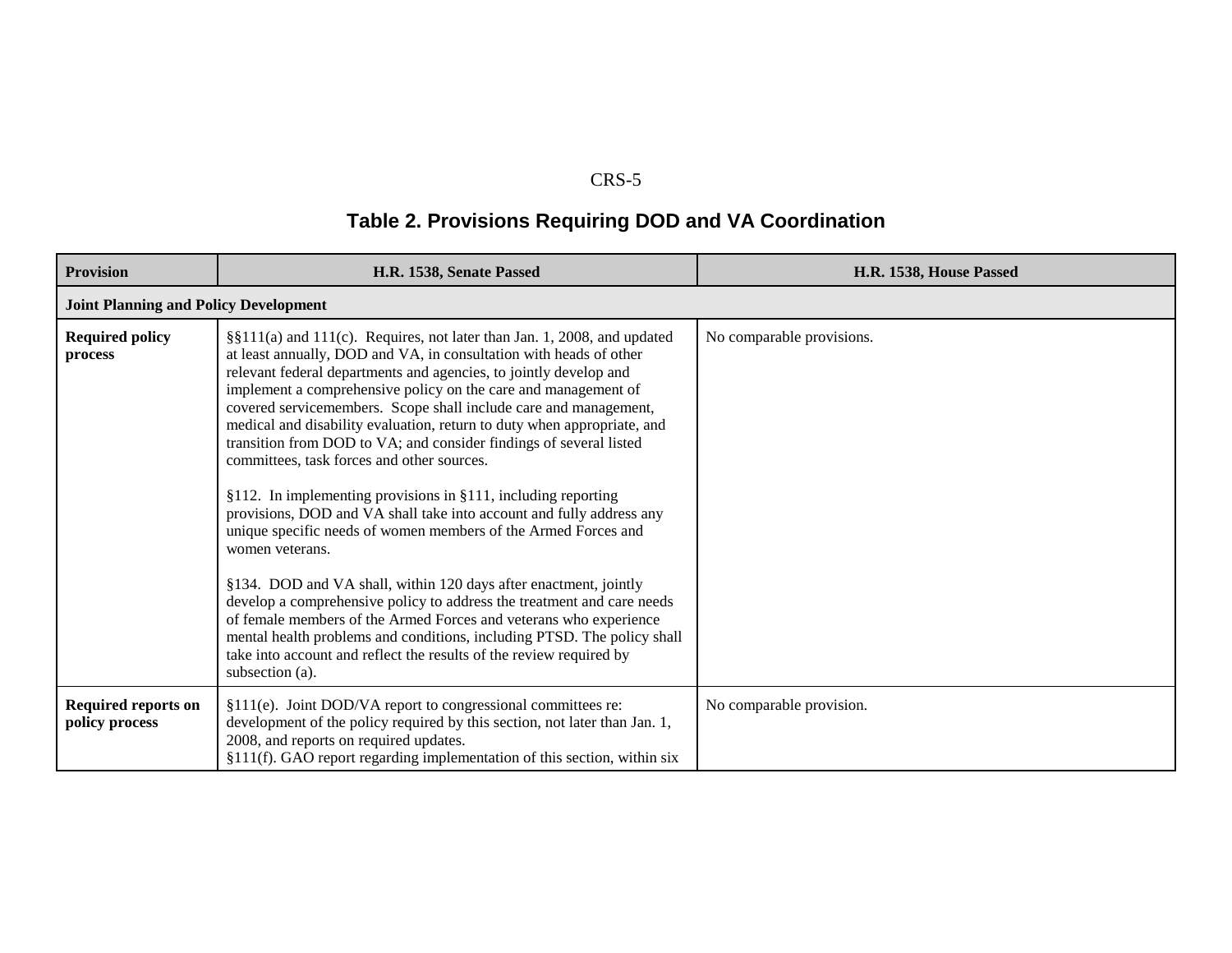| <b>Provision</b>                                                                              | H.R. 1538, Senate Passed                                                                                                                                                                                                                                                                                                                                                                                                                                                                  | H.R. 1538, House Passed                                                                                                                                                                                                                                                                                                                                                                                                                                                                                    |
|-----------------------------------------------------------------------------------------------|-------------------------------------------------------------------------------------------------------------------------------------------------------------------------------------------------------------------------------------------------------------------------------------------------------------------------------------------------------------------------------------------------------------------------------------------------------------------------------------------|------------------------------------------------------------------------------------------------------------------------------------------------------------------------------------------------------------------------------------------------------------------------------------------------------------------------------------------------------------------------------------------------------------------------------------------------------------------------------------------------------------|
|                                                                                               | months of enactment and annually thereafter.                                                                                                                                                                                                                                                                                                                                                                                                                                              |                                                                                                                                                                                                                                                                                                                                                                                                                                                                                                            |
| <b>New Positions or Entities</b>                                                              |                                                                                                                                                                                                                                                                                                                                                                                                                                                                                           |                                                                                                                                                                                                                                                                                                                                                                                                                                                                                                            |
| <b>DOD</b> Oversight<br><b>Board for Wounded</b><br><b>Warriors</b>                           | No comparable provision.                                                                                                                                                                                                                                                                                                                                                                                                                                                                  | §113. Establishes an Oversight Board for Wounded Warriors to provide<br>advice and consultation to the Secretary of Defense and congressional<br>committees. The Secretary of VA is involved in selecting members of<br>the Board.                                                                                                                                                                                                                                                                         |
| Defense-wide<br><b>Ombudsman Office</b>                                                       | $$111(d)(1)(Q)$ . Included in development of joint comprehensive policy,<br>requires the establishment of a Defense-wide Ombudsman Office within<br>the Office of the Secretary of Defense to provide oversight of the<br>ombudsman offices in the military departments and policy guidance to<br>such offices with respect to providing assistance to, and answering<br>questions from, covered servicemembers and their families. VA<br>transition issues are not explicitly mentioned. | §102. Establishment of Defense-wide Ombudsman Office within the<br>Office of the Secretary of Defense, with responsibilities to include<br>developing policy guidance regarding transfer of servicemembers to the<br>care of VA.                                                                                                                                                                                                                                                                           |
| <b>Interagency</b><br>Program Office for a<br><b>Joint Electronic</b><br><b>Health Record</b> | §141(b). Establishes a joint entity of the DOD and the VA, the<br>Department of Defense-Department of Veterans Affairs Interagency<br>Program Office for a Joint Electronic Health Record; establishes<br>leadership, membership, staffing, funding, other matters.                                                                                                                                                                                                                       | No comparable provision.                                                                                                                                                                                                                                                                                                                                                                                                                                                                                   |
| <b>Army Wounded</b><br><b>Warrior Battalion</b>                                               | No comparable provision.                                                                                                                                                                                                                                                                                                                                                                                                                                                                  | §109. The Secretary of the Army shall establish a pilot program, known<br>as the Army Wounded Warrior Battalion, at an appropriate active duty<br>base with a major medical facility, based on the Wounded Warrior<br>Regiment program of the Marine Corps. When applicable, the Battalion<br>shall track and assist members of the Armed Forces in an outpatient<br>status who are still in need of medical treatment through medical<br>retirement and subsequent transition into the VA medical system. |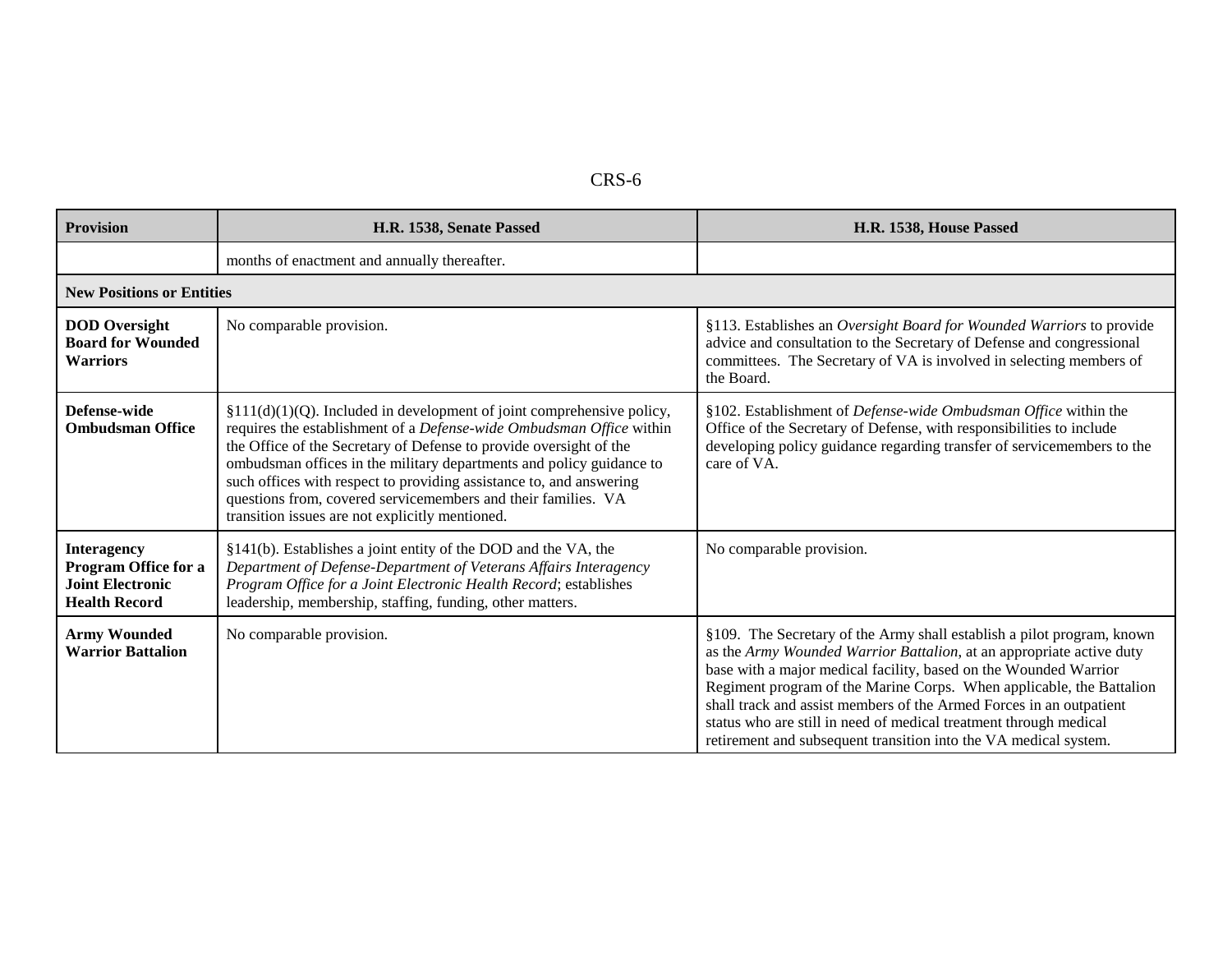|--|--|

| <b>Provision</b>                                                             | H.R. 1538, Senate Passed                                                                                                                                                                                                                                                                                                                                                                                                                                                                                                                   | H.R. 1538, House Passed                                                                                                                                                                                                                                                                                                                                                                                                                                                                                                       |
|------------------------------------------------------------------------------|--------------------------------------------------------------------------------------------------------------------------------------------------------------------------------------------------------------------------------------------------------------------------------------------------------------------------------------------------------------------------------------------------------------------------------------------------------------------------------------------------------------------------------------------|-------------------------------------------------------------------------------------------------------------------------------------------------------------------------------------------------------------------------------------------------------------------------------------------------------------------------------------------------------------------------------------------------------------------------------------------------------------------------------------------------------------------------------|
| <b>Reviews and Evaluations</b>                                               |                                                                                                                                                                                                                                                                                                                                                                                                                                                                                                                                            |                                                                                                                                                                                                                                                                                                                                                                                                                                                                                                                               |
| Comprehensive<br>evaluation                                                  | §111(b). Requires, within 90 days of enactment, the Secretaries of DOD<br>and VA to, jointly and separately, review all policies and procedures of<br>each department relevant in developing the aforementioned policy.                                                                                                                                                                                                                                                                                                                    | No comparable provision.                                                                                                                                                                                                                                                                                                                                                                                                                                                                                                      |
| Polytrauma<br>Liaison Officer/<br><b>Non-Commissioned</b><br>Officer program | No comparable provision.                                                                                                                                                                                                                                                                                                                                                                                                                                                                                                                   | §206. DOD shall conduct an evaluation of the Polytrauma Liaison<br>Officer/Non-Commissioned Officer program, which is the program<br>operated by each of the military departments and the VA for the purpose<br>of: (1) assisting in the seamless transition of servicemembers from DOD<br>to VA health care systems; and (2) expediting the flow of information<br>and communication between MTFs and VA Polytrauma Centers. DOD<br>shall report the findings of such evaluation to Congress within 90 days of<br>enactment. |
| <b>Uniform or Single Physical/Medical Exam</b>                               |                                                                                                                                                                                                                                                                                                                                                                                                                                                                                                                                            |                                                                                                                                                                                                                                                                                                                                                                                                                                                                                                                               |
|                                                                              | $$111(d)(2)(A)$ . The joint DOD/VA policy process requires the<br>development of uniform processes, procedures, and standards for medical<br>evaluations of covered servicemembers, including standard processes,<br>criteria and timelines for medical evaluation, and dissemination of such<br>information to servicemembers and families. There is no additional<br>mention in this section of the effect of this provision on VA physical /<br>medical examinations.<br>$$111(d)(2)(E)$ . The joint DOD/VA policy process requires the | §111(b). Uniform Separation and Evaluation Physical - The joint<br>separation and evaluation physical, (as described in DD-2808 and<br>DD-2697), shall be used by DOD in connection with the medical<br>separation or retirement of all members of the armed forces. The VA<br>shall adopt the same separation and evaluation physical.                                                                                                                                                                                       |
|                                                                              | development, when appropriate, of a single physical exam to meet the<br>requirements of both DOD and VA for covered servicemembers who are<br>being retired, separated, or released from military service.                                                                                                                                                                                                                                                                                                                                 |                                                                                                                                                                                                                                                                                                                                                                                                                                                                                                                               |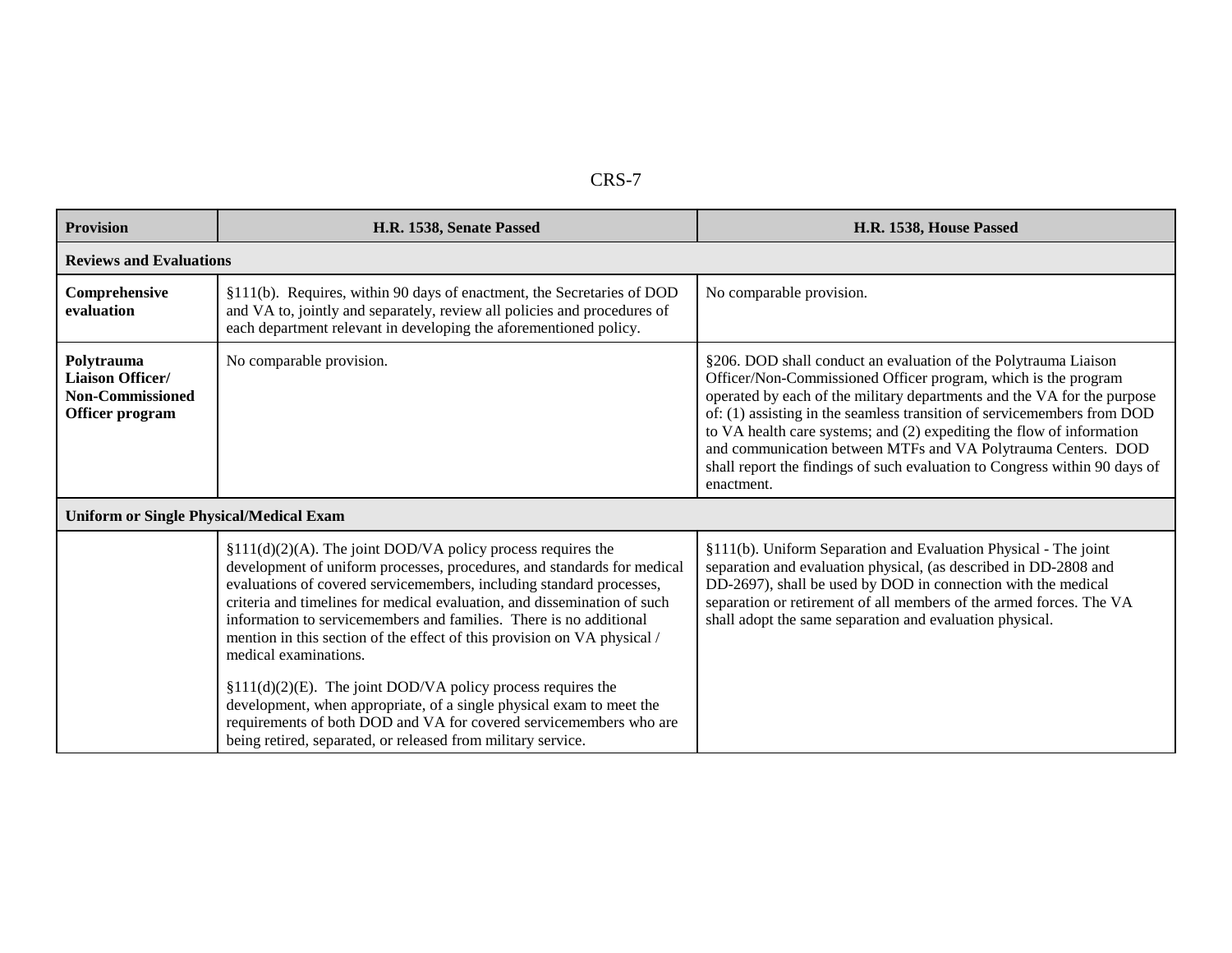| <b>Provision</b>                                                                                                                                     | H.R. 1538, Senate Passed                                                                                                                                                                                                                                                                                                                                                                                                                                                                                                                                                                                                                                                                                                                                                                                                                                                                                                                                                 | H.R. 1538, House Passed                                                                                                                                                                                                              |
|------------------------------------------------------------------------------------------------------------------------------------------------------|--------------------------------------------------------------------------------------------------------------------------------------------------------------------------------------------------------------------------------------------------------------------------------------------------------------------------------------------------------------------------------------------------------------------------------------------------------------------------------------------------------------------------------------------------------------------------------------------------------------------------------------------------------------------------------------------------------------------------------------------------------------------------------------------------------------------------------------------------------------------------------------------------------------------------------------------------------------------------|--------------------------------------------------------------------------------------------------------------------------------------------------------------------------------------------------------------------------------------|
|                                                                                                                                                      | <b>Interoperable Health Records, Patient Tracking Systems</b>                                                                                                                                                                                                                                                                                                                                                                                                                                                                                                                                                                                                                                                                                                                                                                                                                                                                                                            |                                                                                                                                                                                                                                      |
| <b>Establishment of new</b><br>joint entity (NOTE:<br>this provision also<br>discussed above in<br>section "New<br><b>Positions or</b><br>Entities") | §141(b). Establishes a joint entity of the DOD and the VA, the<br>Department of Defense-Department of Veterans Affairs Interagency<br>Program Office for a Joint Electronic Health Record; establishes<br>leadership, membership, staffing, funding, reporting requirements, and<br>other matters. The Office shall develop and prepare for deployment, not<br>later than September 30, 2010, a joint electronic health record to be used<br>by both departments in the provision of medical care and treatment to<br>members of the Armed Forces and veterans. The joint electronic health<br>record shall comply with applicable interoperability standards,<br>implementation specifications, and certification criteria (including for the<br>reporting of quality measures) of the Federal Government.<br>Requires DOD and VA to contribute equally to the costs of the Office in<br>FY2008 and thereafter (up to \$10 million from each department for<br>FY2008). | No comparable provision.                                                                                                                                                                                                             |
| <b>Interoperable health</b><br>records                                                                                                               | §141(a). The Secretaries of DOD and VA shall jointly: (1) develop and<br>implement a joint electronic health record (defined) for use by the<br>departments; and (2) accelerate the exchange of health care information<br>in order to support the delivery of health care by both departments.<br>Within six months of enactment and every six months thereafter until the<br>completion of the implementation of the joint electronic health record,<br>GAO shall report to Congress regarding its assessment of the progress of<br>the departments in developing and implementing the joint electronic<br>health record. (See Table note regarding CBO cost estimate for a<br>comparable provision.)                                                                                                                                                                                                                                                                  | §111(c). DOD and VA shall jointly establish and implement a process to<br>ensure an interoperable, bi-directional, real-time exchange of medical<br>information. (See Table note regarding CBO cost estimate for this<br>provision.) |
| <b>Access to medical</b><br>records, transfer of                                                                                                     | $$111(d)(2)(E)$ . The joint DOD/VA policy process requires the<br>development of policies to assure that VA has access to military health                                                                                                                                                                                                                                                                                                                                                                                                                                                                                                                                                                                                                                                                                                                                                                                                                                | No comparable provision.                                                                                                                                                                                                             |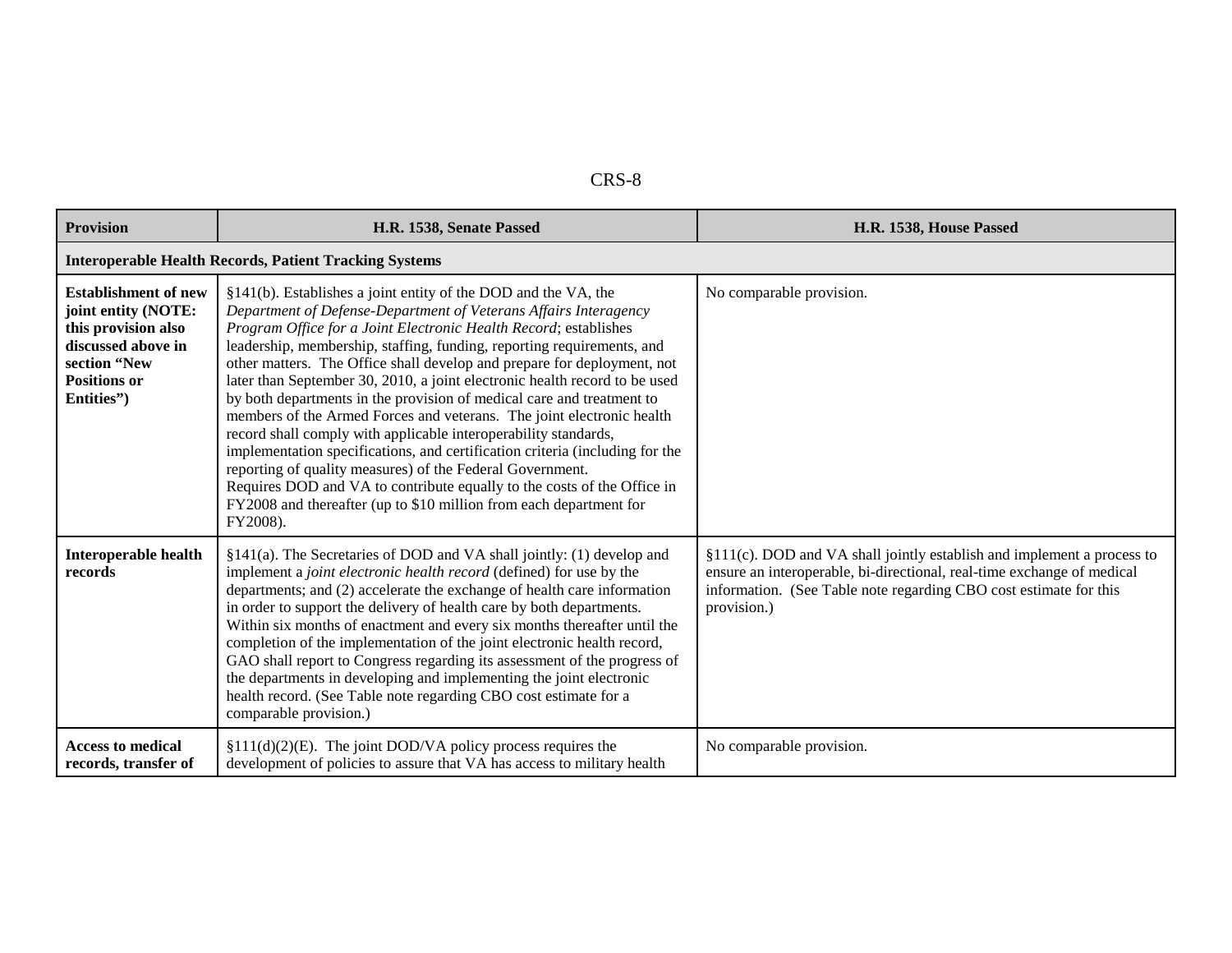| <b>Provision</b>                                      | H.R. 1538, Senate Passed                                                                                                                                                                                                                                                                                                                                                                                                                                                                                                                                               | H.R. 1538, House Passed                                                                                                                                                                                                                                                                                                                                                                                                                                                                                                         |
|-------------------------------------------------------|------------------------------------------------------------------------------------------------------------------------------------------------------------------------------------------------------------------------------------------------------------------------------------------------------------------------------------------------------------------------------------------------------------------------------------------------------------------------------------------------------------------------------------------------------------------------|---------------------------------------------------------------------------------------------------------------------------------------------------------------------------------------------------------------------------------------------------------------------------------------------------------------------------------------------------------------------------------------------------------------------------------------------------------------------------------------------------------------------------------|
| records                                               | records for covered servicemembers who are receiving care, or are<br>expected to receive care, in VA facilities.                                                                                                                                                                                                                                                                                                                                                                                                                                                       |                                                                                                                                                                                                                                                                                                                                                                                                                                                                                                                                 |
|                                                       | §163. DOD and VA shall jointly develop and implement a mechanism to<br>provide for the electronic transfer from DOD to VA of any DOD<br>documents (including form DD-214) necessary to establish or support the<br>eligibility of a member of the Armed Forces for VA benefits for which<br>the member is eligible at the time of the retirement, separation, or release<br>of the member from the Armed Forces.                                                                                                                                                       |                                                                                                                                                                                                                                                                                                                                                                                                                                                                                                                                 |
| <b>Patient tracking</b><br>systems                    | $$111(d)(1)(L)$ . The joint DOD/VA policy process requires the<br>development of a tracking system for covered servicemembers within the<br>DOD system.                                                                                                                                                                                                                                                                                                                                                                                                                | §208. Requires DOD to study the feasibility of establishing a patient<br>tracking system — jointly among the service branches, but not involving<br>VA — and report to Congress within 180 days regarding its findings.                                                                                                                                                                                                                                                                                                         |
|                                                       | $$111(d)(2)(D)$ . The joint DOD/VA policy process requires the<br>development of processes, procedures and standards regarding the<br>transition of covered servicemembers from care and treatment through<br>the DOD to care and treatment through the VA, including procedures for<br>patient tracking during the transition.                                                                                                                                                                                                                                        |                                                                                                                                                                                                                                                                                                                                                                                                                                                                                                                                 |
| <b>Disability Evaluation</b>                          |                                                                                                                                                                                                                                                                                                                                                                                                                                                                                                                                                                        |                                                                                                                                                                                                                                                                                                                                                                                                                                                                                                                                 |
| <b>System evaluation</b><br>and policy<br>development | $$111(d)(2)(B)$ . The joint DOD/VA policy process requires the<br>development of processes, procedures, and standards for physical<br>disability evaluations of covered servicemembers, including (1)<br>development of a non-adversarial process in both departments; (2) to the<br>extent feasible, procedures to eliminate unacceptable ratings<br>discrepancies among the DOD service branches and between DOD and<br>VA; (3) to the extent feasible, continued use by DOD of the VASRD; and<br>(4) additional standards for timeliness, personnel qualifications, | §203. DOD and VA shall conduct a joint evaluation of their respective<br>disability evaluation systems, for the purpose of: $(1)$ improving the<br>consistency of the two systems; and (2) evaluating the feasibility of, and<br>potential options for, consolidating them. In their evaluation, DOD and<br>VA shall consider the findings of the Veterans' Disability Benefits<br>Commission, and report to Congress regarding their evaluation within<br>180 days after the date of publication of the Commission's findings. |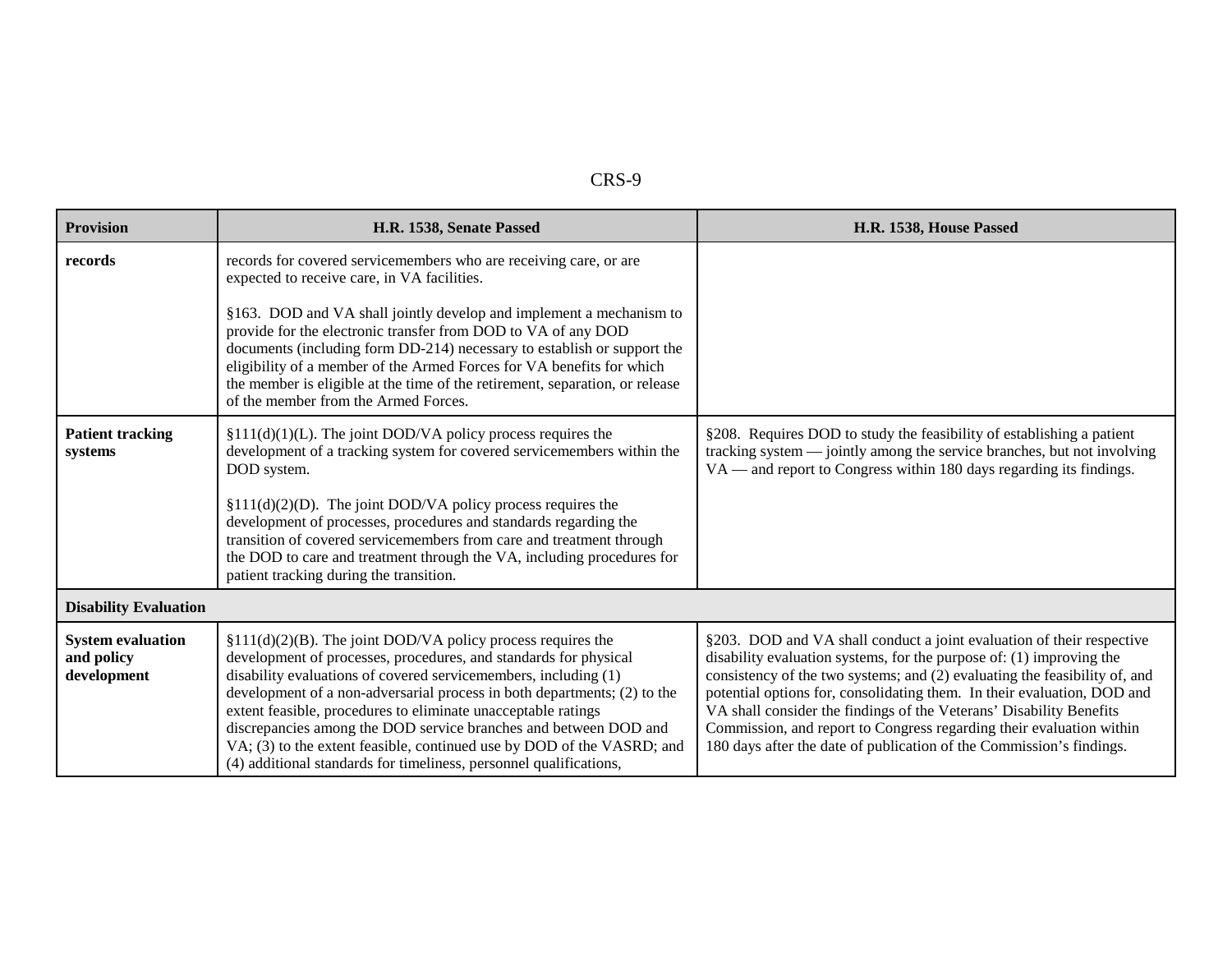| <b>Provision</b>                                                                 | H.R. 1538, Senate Passed                                                                                                                                                                                                                                                                                                                                                                                                                                                                                                                                                                                                                                                                                                                                                                                                                                                                                                                                                                           | H.R. 1538, House Passed  |
|----------------------------------------------------------------------------------|----------------------------------------------------------------------------------------------------------------------------------------------------------------------------------------------------------------------------------------------------------------------------------------------------------------------------------------------------------------------------------------------------------------------------------------------------------------------------------------------------------------------------------------------------------------------------------------------------------------------------------------------------------------------------------------------------------------------------------------------------------------------------------------------------------------------------------------------------------------------------------------------------------------------------------------------------------------------------------------------------|--------------------------|
|                                                                                  | caseloads and related matters.                                                                                                                                                                                                                                                                                                                                                                                                                                                                                                                                                                                                                                                                                                                                                                                                                                                                                                                                                                     |                          |
| <b>Requirements and</b><br>limitations on DOD<br>determinations of<br>disability | §152. DOD shall, to extent feasible in making a determination of<br>disability of a member of the armed forces for purposes of this chapter,<br>utilize the VASRD. DOD may not deviate from the schedule or any such<br>interpretation of the schedule, except that in making such a<br>determination, DOD may utilize in lieu of the VASRD such criteria as<br>the Secretaries of Defense and Veterans Affairs may jointly prescribe for<br>purposes of this subsection, if the utilization of such criteria will result in<br>a determination of a greater percentage of disability than would be<br>otherwise determined through the utilization of the VASRD. In making a<br>determination of the rating of disability of a member of the armed forces<br>for purposes of this chapter, the DOD shall take into account all medical<br>conditions, whether individually or collectively, that render the member<br>unfit to perform the duties of the member's office, grade, rank, or rating. | No comparable provision. |
| <b>Pilot programs</b>                                                            | §154. DOD shall, in consultation with VA, carry out pilot programs with<br>respect to the DOD disability evaluation system. Pilot programs are as<br>follows:<br>(1) Disability determinations by DOD using VA assigned disability<br>ratings: Under this pilot program, upon a determination by the DOD (the<br>Secretary of the military department concerned) that the member is unfit<br>for duty, the VA shall conduct an evaluation of the member for physical<br>disability, and assign the member a rating of disability, according to the<br>VASRD, based on all medical conditions (whether individually or<br>collectively) that render the member unfit for duty; and the DOD (the<br>Secretary of the military department concerned) shall make the<br>determination of disability regarding the member utilizing the rating of<br>disability assigned by the VA.<br>(2) Disability determinations using joint DOD/VA assigned disability                                             | No comparable provision. |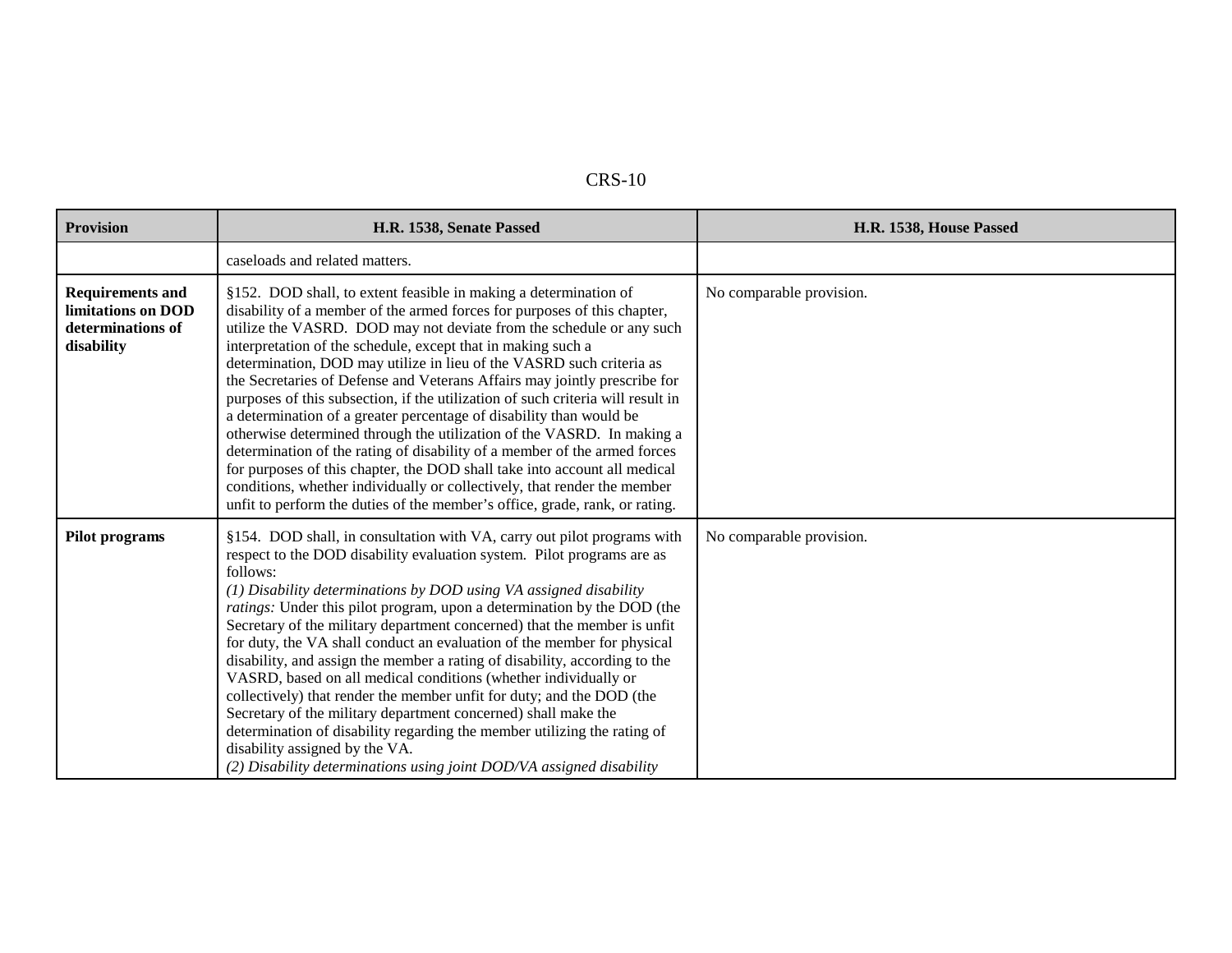| <b>Provision</b>                   | H.R. 1538, Senate Passed                                                                                                                                                                                                                                                                                                                                                                                                                                                                                                                                                                                                                                                                                                                                                                                                                                                                                                                  | H.R. 1538, House Passed                                                                                                                                                                                                                                                                                                                                                                         |
|------------------------------------|-------------------------------------------------------------------------------------------------------------------------------------------------------------------------------------------------------------------------------------------------------------------------------------------------------------------------------------------------------------------------------------------------------------------------------------------------------------------------------------------------------------------------------------------------------------------------------------------------------------------------------------------------------------------------------------------------------------------------------------------------------------------------------------------------------------------------------------------------------------------------------------------------------------------------------------------|-------------------------------------------------------------------------------------------------------------------------------------------------------------------------------------------------------------------------------------------------------------------------------------------------------------------------------------------------------------------------------------------------|
|                                    | <i>ratings</i> : Under this pilot program, upon a determination by the DOD (the<br>Secretary of the military department concerned) that the member is unfit<br>for duty, the DOD (the Secretary of the military department concerned)<br>shall provide for the joint evaluation of the member for disability by the<br>DOD (the Secretary of the military department concerned) and the VA,<br>including the assignment of a rating of disability for the member,<br>according to the VASRD, based on all medical conditions (whether<br>individually or collectively) that render the member unfit for duty; and<br>shall make the determination of disability regarding the member utilizing<br>the rating of disability assigned in this manner.<br>This section also requires DOD to establish an information clearinghouse<br>regarding disability, and lays out certain additional requirements for<br>reporting and other matters. |                                                                                                                                                                                                                                                                                                                                                                                                 |
| <b>TBI and PTSD Programs</b>       |                                                                                                                                                                                                                                                                                                                                                                                                                                                                                                                                                                                                                                                                                                                                                                                                                                                                                                                                           |                                                                                                                                                                                                                                                                                                                                                                                                 |
|                                    | §133(a) and (b). Centers of Excellence for TBI and for PTSD are to be<br>established by DOD. The Secretary of Defense is authorized to enter into<br>partnerships, as appropriate, with the VA, to further the research efforts<br>of the centers.<br>§134. DOD and VA shall jointly conduct a review of the need for mental<br>health treatment and services, and the efficacy and adequacy of existing<br>mental health treatment programs and services, for female members of<br>the Armed Forces and veterans. DOD and VA shall report to Congress<br>regarding such review within 90 days of enactment.                                                                                                                                                                                                                                                                                                                              | §115. Requires DOD to conduct, in consultation with VA and others,<br>certain activities to address PTSD, namely: (1) development of PTSD<br>prevention plans; and (2) studying the feasibility of developing a working<br>group to research and develop evidence-based approaches. Also requires<br>DOD to develop a peer-reviewed PTSD research program within the<br>Defense Health Program. |
| <b>Other Transition Provisions</b> |                                                                                                                                                                                                                                                                                                                                                                                                                                                                                                                                                                                                                                                                                                                                                                                                                                                                                                                                           |                                                                                                                                                                                                                                                                                                                                                                                                 |
| VA benefits teams at               | $$111(d)(2)(D)$ . The joint DOD/VA policy process requires the                                                                                                                                                                                                                                                                                                                                                                                                                                                                                                                                                                                                                                                                                                                                                                                                                                                                            | §111(d). DOD and VA shall jointly determine optimal sites for                                                                                                                                                                                                                                                                                                                                   |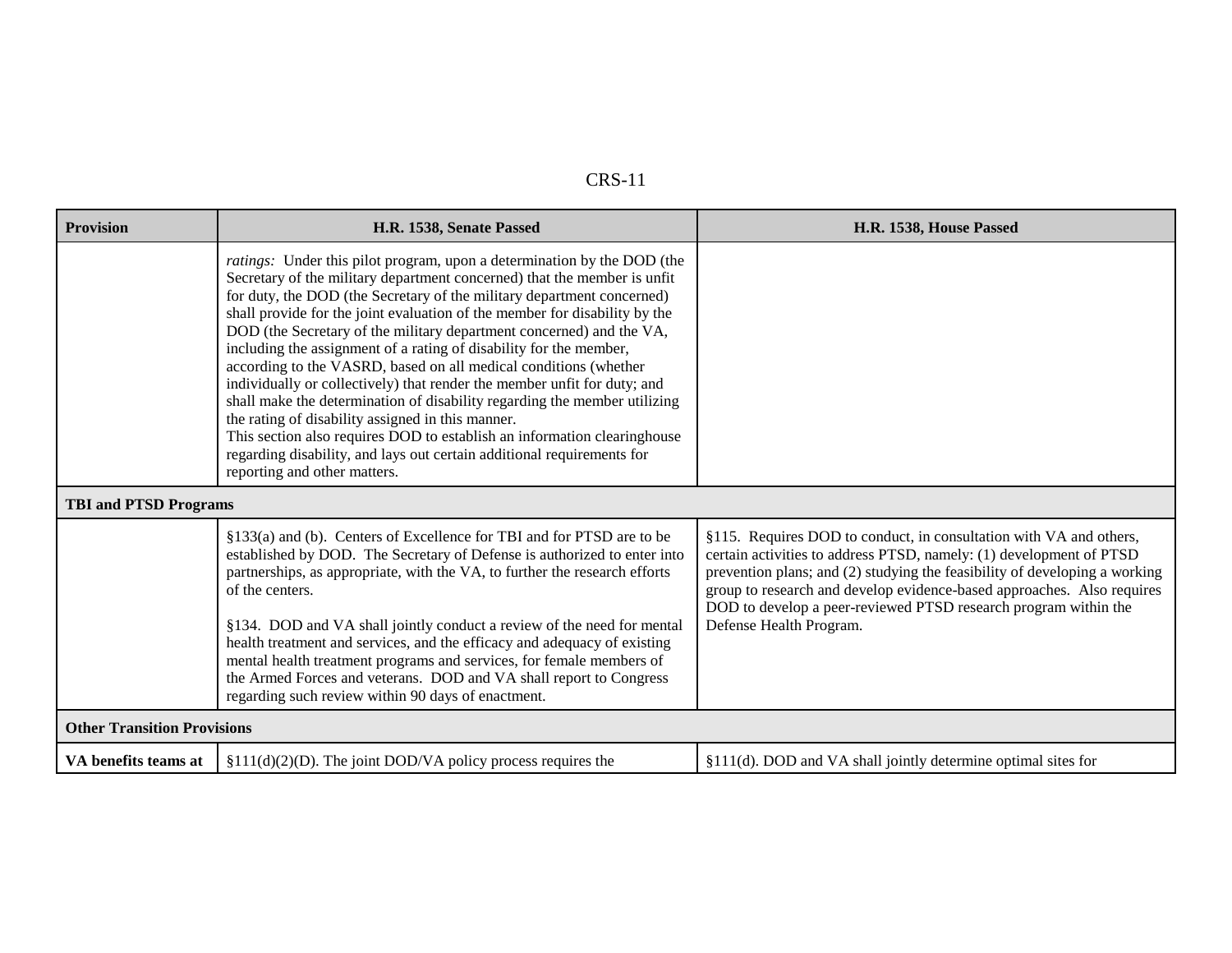| <b>Provision</b>                                                                                       | H.R. 1538, Senate Passed                                                                                                                                                                                                                                                                                                                                                                                                                                                                                                                                                                                                                                                                                                                                                                                                                                                                                                                                                                                                                                                                                                                                                   | H.R. 1538, House Passed                                                                                                                                                                                                                                                                                                                                                                                                                                                                                                                                                                                                                                                               |
|--------------------------------------------------------------------------------------------------------|----------------------------------------------------------------------------------------------------------------------------------------------------------------------------------------------------------------------------------------------------------------------------------------------------------------------------------------------------------------------------------------------------------------------------------------------------------------------------------------------------------------------------------------------------------------------------------------------------------------------------------------------------------------------------------------------------------------------------------------------------------------------------------------------------------------------------------------------------------------------------------------------------------------------------------------------------------------------------------------------------------------------------------------------------------------------------------------------------------------------------------------------------------------------------|---------------------------------------------------------------------------------------------------------------------------------------------------------------------------------------------------------------------------------------------------------------------------------------------------------------------------------------------------------------------------------------------------------------------------------------------------------------------------------------------------------------------------------------------------------------------------------------------------------------------------------------------------------------------------------------|
| <b>MTFs</b>                                                                                            | development of standards for the optimal location of DOD and VA<br>liaison and case management personnel at MTFs and related facilities<br>(defined).                                                                                                                                                                                                                                                                                                                                                                                                                                                                                                                                                                                                                                                                                                                                                                                                                                                                                                                                                                                                                      | co-location of VA benefits teams at MTFs and related facilities (defined).                                                                                                                                                                                                                                                                                                                                                                                                                                                                                                                                                                                                            |
| <b>Standards and</b><br>processes for the<br>transition of covered<br>servicemembers<br>from DOD to VA | $$111(d)(2)(D)$ . The joint DOD/VA policy process requires the<br>development of processes, procedures and standards regarding the<br>transition of covered servicemembers from care and treatment through<br>the DOD to care and treatment through the VA, including (1) a uniform<br>policy to assure continuity and quality of care; (2) procedures for patient<br>tracking during the transition, and cooperative case management; (3)<br>procedures for DOD to notify VA when the Physical Disability<br>Evaluation Process begins for a covered servicemember; (4) procedures<br>and timelines re: enrollment or application for various VA benefits; (5)<br>standards for integrated medical care management, including assignment<br>of VA personnel to DOD facilities; and (6) standards for the development<br>of detailed individual transition plans.<br>§163. The Secretaries of DOD and VA shall jointly develop and<br>implement a mechanism to provide for the electronic transfer from DOD<br>to VA of any DOD documents (including form DD-214) necessary to<br>establish or support the eligibility of a member of the Armed Forces for<br>VA benefits. | §111(a). Requires the Secretary of Defense to: (1) ensure that each<br>affected servicemember, upon separation or retirement, receives a written<br>transition plan, prior to the date of separation or retirement; and (2)<br>establish a formal process to transfer, prior to the date of separation or<br>retirement, and contingent upon approval of the servicemember, relevant<br>information to the VA. Specifies types of records and other information,<br>including DD-214, member's service record, medical records, and results<br>of a Physical Evaluation Board. Such process shall include a meeting<br>with regard to the servicemember between DOD and VA personnel. |
| <b>Patient and family</b><br>satisfaction surveys                                                      | $$111(d)(2)(E)$ . The joint DOD/VA policy process requires the<br>development of surveys and other mechanisms to measure patient and<br>family satisfaction with the provision of care and services to covered<br>servicemembers by DOD and VA.                                                                                                                                                                                                                                                                                                                                                                                                                                                                                                                                                                                                                                                                                                                                                                                                                                                                                                                            | No comparable provision.                                                                                                                                                                                                                                                                                                                                                                                                                                                                                                                                                                                                                                                              |
| <b>Additional Required Studies and Reports</b>                                                         |                                                                                                                                                                                                                                                                                                                                                                                                                                                                                                                                                                                                                                                                                                                                                                                                                                                                                                                                                                                                                                                                                                                                                                            |                                                                                                                                                                                                                                                                                                                                                                                                                                                                                                                                                                                                                                                                                       |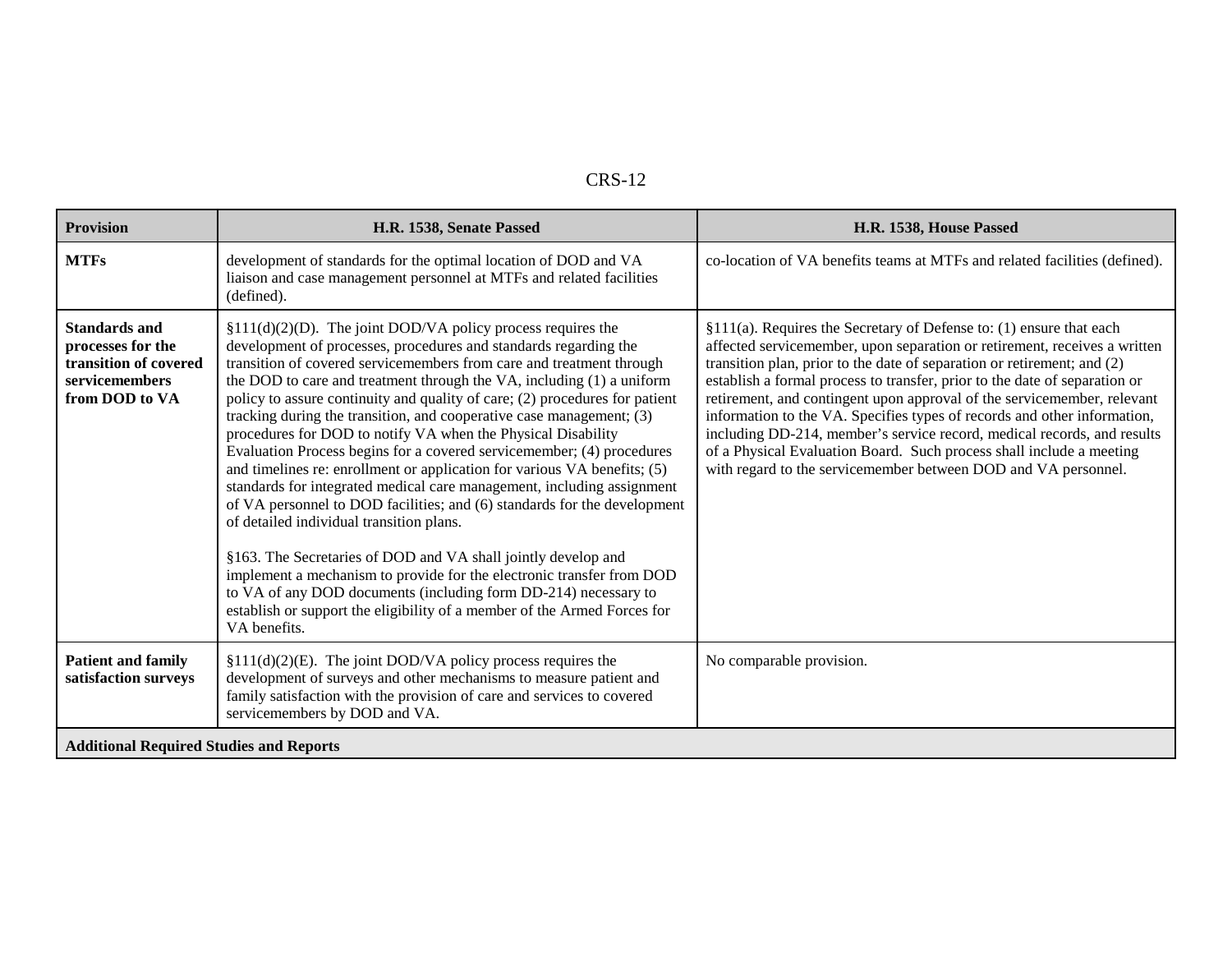| <b>Provision</b> | H.R. 1538, Senate Passed                                                                                                                                                                                                                                                                                                                                                                                                                                                                                                                                                                                                                                                                                     | H.R. 1538, House Passed  |
|------------------|--------------------------------------------------------------------------------------------------------------------------------------------------------------------------------------------------------------------------------------------------------------------------------------------------------------------------------------------------------------------------------------------------------------------------------------------------------------------------------------------------------------------------------------------------------------------------------------------------------------------------------------------------------------------------------------------------------------|--------------------------|
|                  | §191. DOD shall contract with NAS to study the physical and mental<br>health and other readjustment needs of members and former members of<br>the Armed Forces who are deployed in OIF or OEF, and their families as<br>a result of such deployment. NAS shall have access to DOD and VA<br>records to conduct the study.<br>Not later than 90 days after the receipt of a report from NAS, DOD and<br>VA shall jointly develop a final DOD/VA plan to address NAS findings<br>and recommendations, and submit such plan to Congress.<br>Not later than 45 days after the submittal to Congress of the final<br>DOD/VA plan, GAO shall submit to Congress a report assessing the<br>contents of such report. | No comparable provision. |

**Note:** §111 of House-passed H.R. 1538 is comparable to §110 of the House-reported version. CBO published a cost estimate of the House-reported version, noting the following with respect to the requirement for DOD and VA to implement a single medical information system: "If a new computer system would have to be created by the departments to enable the transfer of medical information, it could cost billions of dollars. If improvements to current systems would suffice, the cost would be much smaller." CBO, "H.R. 1538, Wounded Warrior Assistance Act of 2007, Cost estimate for the bill as ordered reported by the House Committee on Armed Services on March 20, 2007," March 23, 2007, at [http://www.cbo.gov/ftpdocs/79xx/doc7905/hr1538.pdf].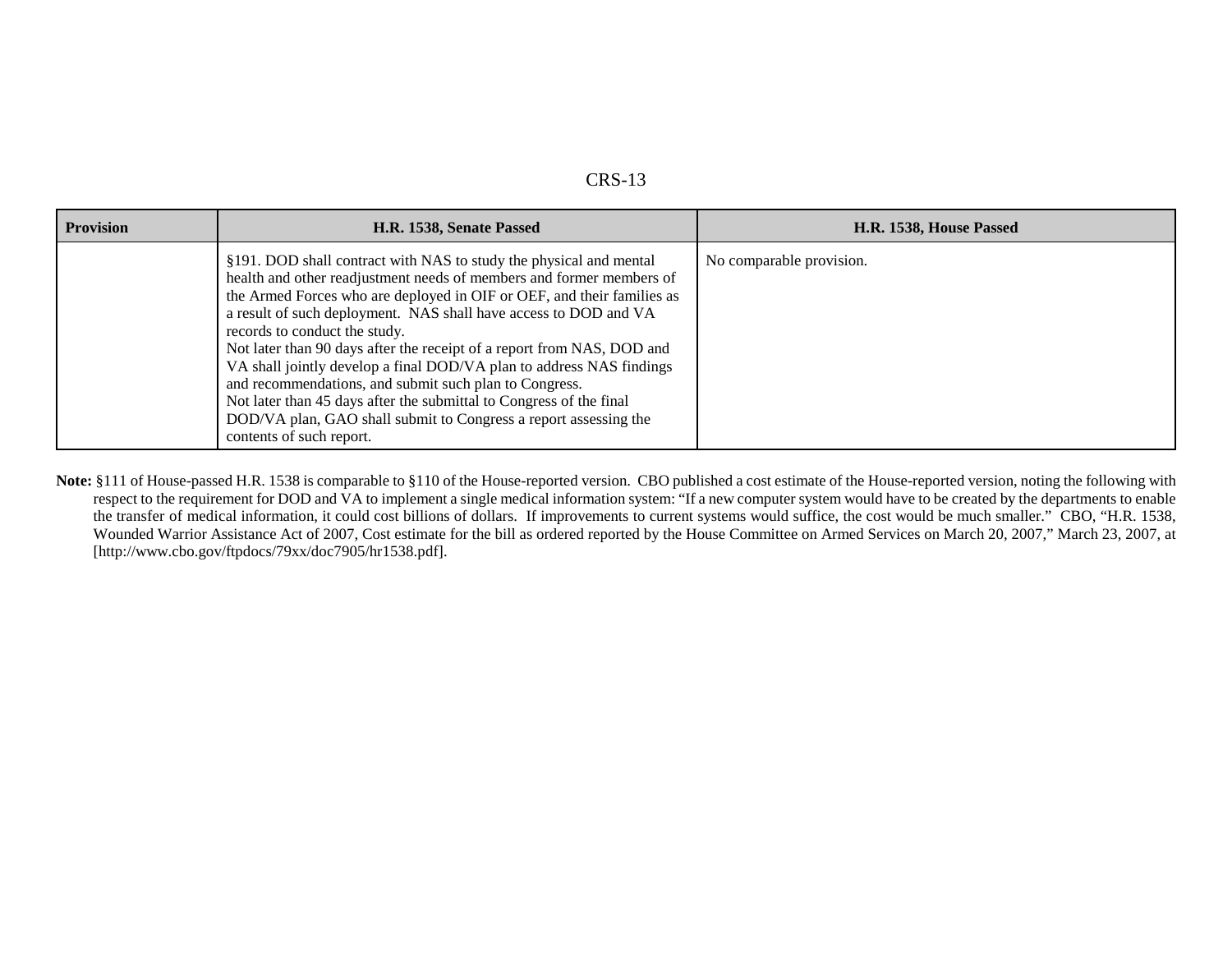# **Table 3. Provisions Affecting only the Department of Defense**

| <b>Provision</b>                                    | H.R. 1538, Senate Passed                                                                                                                                                                                                                                                                                                                                                                                                                                                                       | H.R. 1538, House Passed                                             |
|-----------------------------------------------------|------------------------------------------------------------------------------------------------------------------------------------------------------------------------------------------------------------------------------------------------------------------------------------------------------------------------------------------------------------------------------------------------------------------------------------------------------------------------------------------------|---------------------------------------------------------------------|
| <b>Report on reduction</b><br>in disability ratings | $$111(d)(3)$ . DOD to report on number of instances in which a disability<br>rating was reduced on appeal during the period October 7, 2001, to<br>September 30, 2006.                                                                                                                                                                                                                                                                                                                         | No comparable provision.                                            |
| <b>Extended MTF</b><br>medical care                 | §121. Former servicemembers severely injured since October 7, 2001 to<br>be made eligible for medical treatment, including treatment for PTSD<br>and TBI), including treatment in DOD medical treatment facilities, for<br>three years which can be extended to five years. DOD shall reimburse<br>covered services provided to these servicemembers or former<br>servicemembers (as well as travel expenses of an attendant who<br>accompanies the individual to non-local medical treatment. | No comparable provision.                                            |
| <b>Travel</b><br>reimbursement                      | §122. Severely wounded retirees and their authorized escorts to be<br>reimbursed for travel expenses to MTFs.                                                                                                                                                                                                                                                                                                                                                                                  | No comparable provision.                                            |
| <b>Medical care for</b><br>family members           | §126. A family member of a servicemember on invitational orders, while<br>caring for the servicemember and receiving per diem, shall be eligible for<br>space-available medical care and for job placement services.                                                                                                                                                                                                                                                                           | No comparable provision.                                            |
| <b>Extended benefits</b><br>under Tricare           | §127. DOD to establish regulations to authorize extension of Tricare<br>benefits to primary caregivers of severely wounded servicemembers.                                                                                                                                                                                                                                                                                                                                                     | No comparable provision.                                            |
| <b>TBI</b> and <b>PTSD</b>                          | §131. DOD to provide within 180 days of enactment, in consultation with<br>the VA, comprehensive plans to prevent, diagnose, mitigate, treat and<br>otherwise respond to TBI and PTSD. Plans to include provisions for<br>making injured servicemembers aware of options for different treatments.                                                                                                                                                                                             | No comparable provision.                                            |
| <b>Medical tracking</b>                             | §132. DOD shall establish a protocol for predeployment assessment and                                                                                                                                                                                                                                                                                                                                                                                                                          | §208. DOD to study feasibility of developing joint soldier tracking |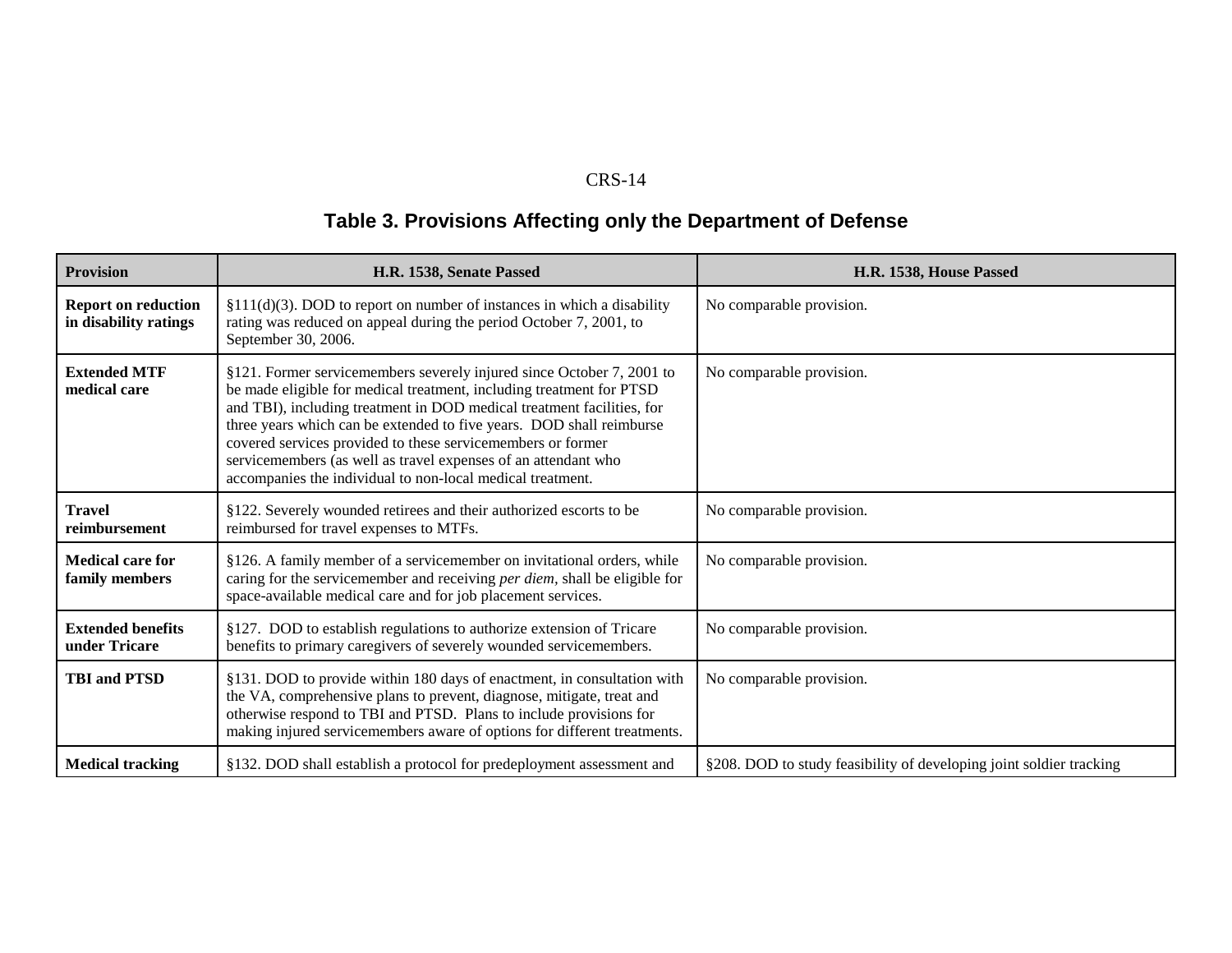| <b>Provision</b>                                                 | H.R. 1538, Senate Passed                                                                                                                                                                                                                                                                                                                                                                     | H.R. 1538, House Passed                                                                                                                                                                                                                                                                                                                                                                                                                                                                                                                              |
|------------------------------------------------------------------|----------------------------------------------------------------------------------------------------------------------------------------------------------------------------------------------------------------------------------------------------------------------------------------------------------------------------------------------------------------------------------------------|------------------------------------------------------------------------------------------------------------------------------------------------------------------------------------------------------------------------------------------------------------------------------------------------------------------------------------------------------------------------------------------------------------------------------------------------------------------------------------------------------------------------------------------------------|
| system                                                           | documentation of cognitive functioning of servicemembers. The<br>protocol shall permit differential diagnosis of TBI in servicemembers<br>returning from combat. Up to three pilot programs to be conducted. \$3<br>million authorized for pilot programs.                                                                                                                                   | system for recovering servicemembers that can be accessed by<br>servicemembers and family. The study would determine whether the<br>tracking system can be designed to ensure that commanders of medical<br>facilities can track appointments of patients to ensure they are meeting<br>timelines and other standards; and that servicemembers are able to know<br>when appointments are scheduled and the deadlines of medical<br>evaluation and physical evaluation boards. DOD to report on results of<br>the study within 180 days of enactment. |
| <b>Centers of</b><br><b>Excellence</b>                           | §133. DOD to establish centers of excellence in the prevention,<br>diagnosis, mitigation, treatment and rehabilitation of TBI and a separate<br>center for PTSD. The centers will undertake research and establish best<br>practices for treatment. A report on the establishment of the centers<br>required within 180 days. \$5 million authorized for each center.                        | No comparable provision.                                                                                                                                                                                                                                                                                                                                                                                                                                                                                                                             |
| <b>Review of health</b><br>services for female<br>servicemembers | §134. DOD and VA to conduct jointly a review of mental health<br>treatment and services for female servicemembers.                                                                                                                                                                                                                                                                           | No comparable provision.                                                                                                                                                                                                                                                                                                                                                                                                                                                                                                                             |
| <b>Authorizing funds</b><br>for treatment of TBI<br>and PTSD     | §135. \$50 million authorized for improved diagnosis, treatment and<br>rehabilitation of servicemembers with TBI and PTSD of which \$17<br>million to be available for the DOD Defense and Veterans Brain Injury<br>Center. These amounts are in addition to amounts appropriated for the<br>Defense Health Program. Annual reports required regarding amounts<br>expended on these efforts. | §112. Treasury to establish DOD Medical Support Fund to support<br>medical treatment, care, rehabilitation, recovery of wounded and injured<br>servicemembers. \$50 million is authorized for the fund in FY2008 of<br>which \$10 million is to be transferred from the fund to support the<br>Marine Corps Wounded Warrior Regiment.                                                                                                                                                                                                                |
| <b>Reports</b>                                                   | §136. Reports required from DOD within 90 days on compliance with<br>TBI, PTSD and other mental health provisions of P.L. 109-364; annual<br>reports to be required on expenditures by DOD on treatment of TBI and<br>PTSD.                                                                                                                                                                  | No comparable provision.                                                                                                                                                                                                                                                                                                                                                                                                                                                                                                                             |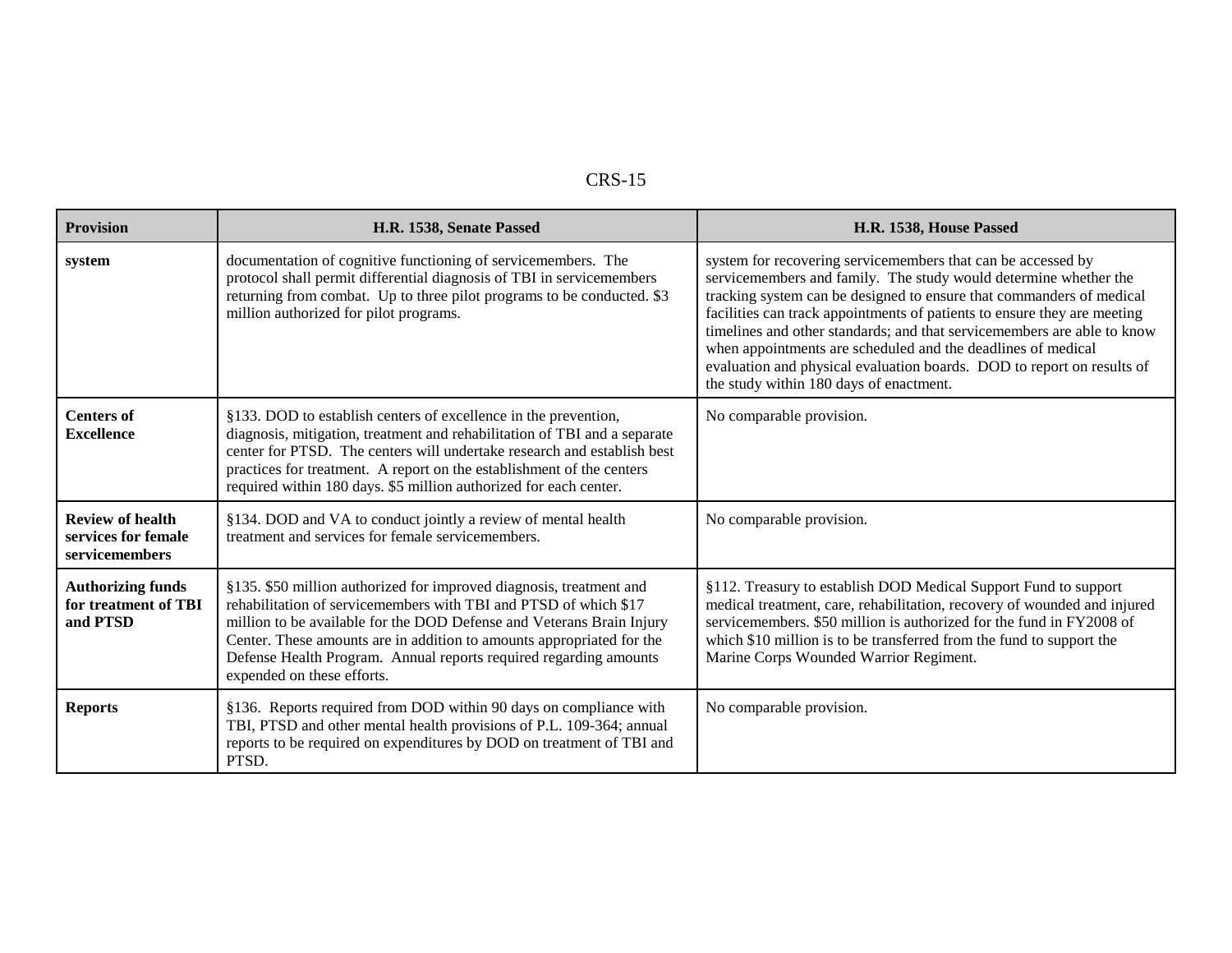| <b>Provision</b>                                                                                     | H.R. 1538, Senate Passed                                                                                                                                                                                                                                                                                                                                                                                                              | H.R. 1538, House Passed  |
|------------------------------------------------------------------------------------------------------|---------------------------------------------------------------------------------------------------------------------------------------------------------------------------------------------------------------------------------------------------------------------------------------------------------------------------------------------------------------------------------------------------------------------------------------|--------------------------|
| <b>Enhanced authorities</b><br>to appoint and pay<br>civilian health care<br>professionals           | §142. Grants DOD enhanced authority for appointment and pay of<br>civilian health care professionals with reports on strategies elected<br>required six months after enactment.                                                                                                                                                                                                                                                       | No comparable provision. |
| <b>Recommendations</b><br>for initiatives to<br>address shortages in<br>health care<br>professionals | §143. DOD to submit to congressional committees within 45 days of<br>enactment recommendations for legislative or administrative actions to<br>address shortages in health care professionals, including personnel in the<br>mental health workforce.                                                                                                                                                                                 | No comparable provision. |
| <b>Presumption of</b><br>service-connection                                                          | §151. Establishes a presumption that disabilities are service-connected if<br>they were not noted at the time of entrance and if the servicemember has<br>served six months (instead of the current requirement of eight years) of<br>active service.                                                                                                                                                                                 | No comparable provision. |
| <b>DOD</b> use of VA<br>disability schedules                                                         | §152. DOD shall "to the extent feasible" use the VA schedule for rating<br>disabilities. In making the determination of rating of disability DOD<br>shall take into consideration all medical conditions that "individually or<br>collectively" render the member unfit to perform the duties of office,<br>grade, rank or rating.                                                                                                    | No comparable provision. |
| <b>Board of review for</b><br>disability<br>determinations<br>resulting in less than<br>20% ratings  | §153. DOD to establish a board of review to review the disability<br>determinations by Physical Evaluation Boards between September 11,<br>2001 and December 31, 2009 which resulted in disability ratings of 20<br>percent disabled or less. The board may recommend to the secretary<br>concerned the issuance of a new disability rating for the individuals<br>concerned (but not a reduction of the previous disability rating). | No comparable provision. |
| Pilot programs on                                                                                    | §154. DOD, in consultation with the VA, shall carry out pilot programs                                                                                                                                                                                                                                                                                                                                                                | No comparable provision. |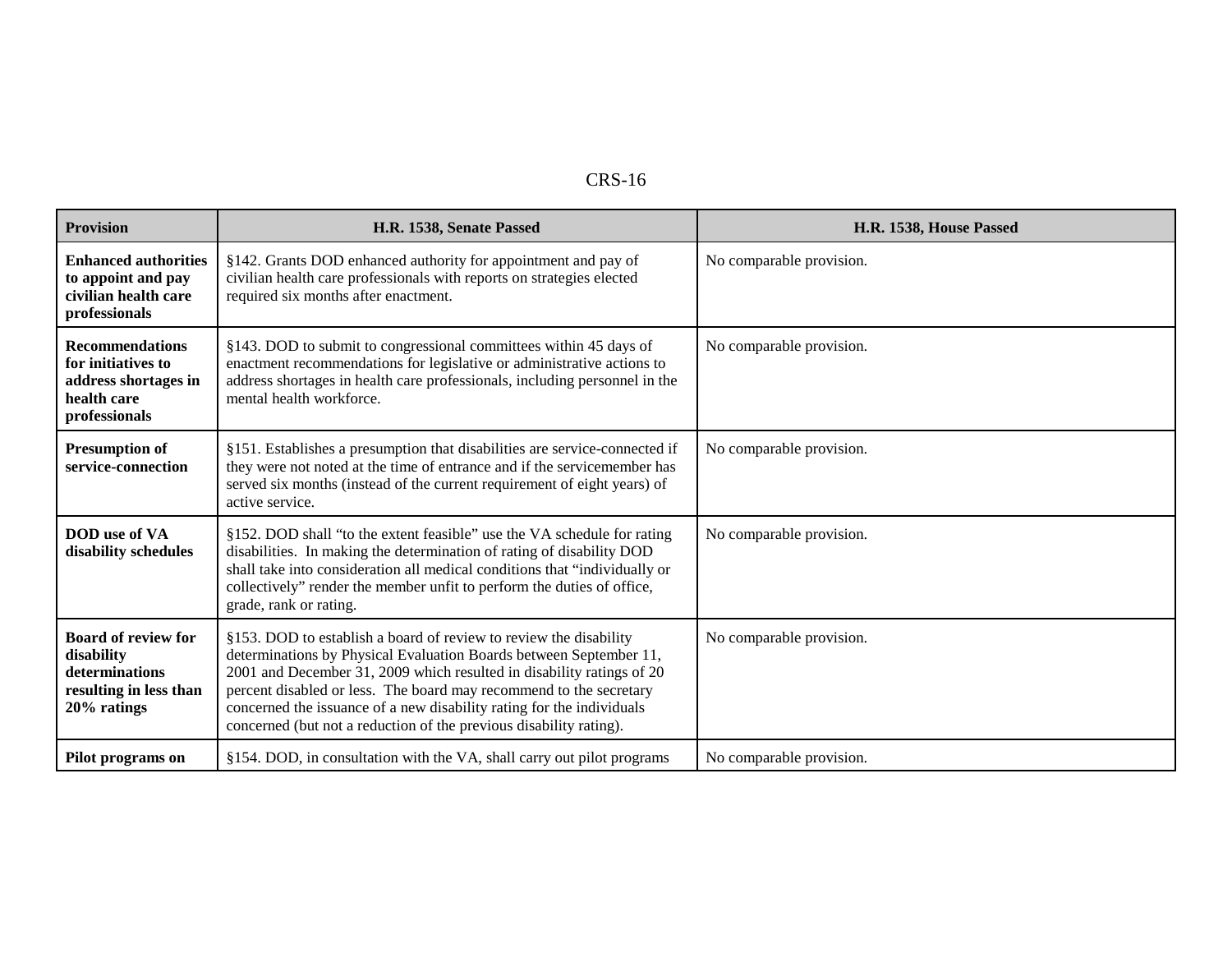| <b>Provision</b>                                                | H.R. 1538, Senate Passed                                                                                                                                                                                                                                                                                                                                                                                                                                                                                            | H.R. 1538, House Passed                                                                                                                     |
|-----------------------------------------------------------------|---------------------------------------------------------------------------------------------------------------------------------------------------------------------------------------------------------------------------------------------------------------------------------------------------------------------------------------------------------------------------------------------------------------------------------------------------------------------------------------------------------------------|---------------------------------------------------------------------------------------------------------------------------------------------|
| disability evaluations                                          | with respect to the DOD disability evaluation system. Pilot programs to<br>include (1) DOD using VA assigned disability ratings; (2) DOD using<br>joint DOD/VA assigned disability ratings; and (3) DOD to establish a<br>single Internet website for the DOD disability system. The pilot<br>programs are to be completed within one year after their commencement.<br>DOD to submit reports 90 days after enactment, 150 days subsequently,<br>and a final report 90 days after completion of the pilot programs. |                                                                                                                                             |
| <b>Reports on PDES</b>                                          | §155. DOD to submit reports every 120 days on the implementation of<br>corrective measures with respect to the Physical Disability Evaluation<br>System (PDES).                                                                                                                                                                                                                                                                                                                                                     | No comparable provision.                                                                                                                    |
| <b>Disability severance</b><br>pay enhancement                  | §161. Disability severance pay enhanced.                                                                                                                                                                                                                                                                                                                                                                                                                                                                            | No comparable provision.                                                                                                                    |
| Servicemembers'<br><b>Group Life</b><br><b>Insurance (SGLI)</b> | §162. Upon entry onto active duty servicemembers to designate a<br>fiduciary for receipt of funds in case of mental incapacity or extended<br>loss of consciousness; servicemember may elect to permit a court to<br>designate a fiduciary.                                                                                                                                                                                                                                                                         | No comparable provision.                                                                                                                    |
| <b>Electronic document</b><br>transfer capabilities<br>mandated | §163. DOD and the VA shall develop and implement mechanism for<br>electronic transfer of DOD documents necessary to establish eligibility<br>for VA benefits at the time of retirement, separation, or release.                                                                                                                                                                                                                                                                                                     | No comparable provision.                                                                                                                    |
| DOD/GAO report on<br>continuing utility of<br>the TDRL          | §164. DOD and the GAO shall submit a report assessing the continuing<br>utility of the temporary disability retired list in satisfying the purposes for<br>which the list was established.                                                                                                                                                                                                                                                                                                                          | No comparable provision.                                                                                                                    |
| <b>Standards for DOD</b><br>medical facilities and              | §171. DOD to establish standards for quarters for medical facilities and<br>facilities used to quarter individuals that may require medical                                                                                                                                                                                                                                                                                                                                                                         | §202. Housing facilities under the jurisdiction of DOD occupied by<br>recovering servicemembers shall be inspected annually after enactment |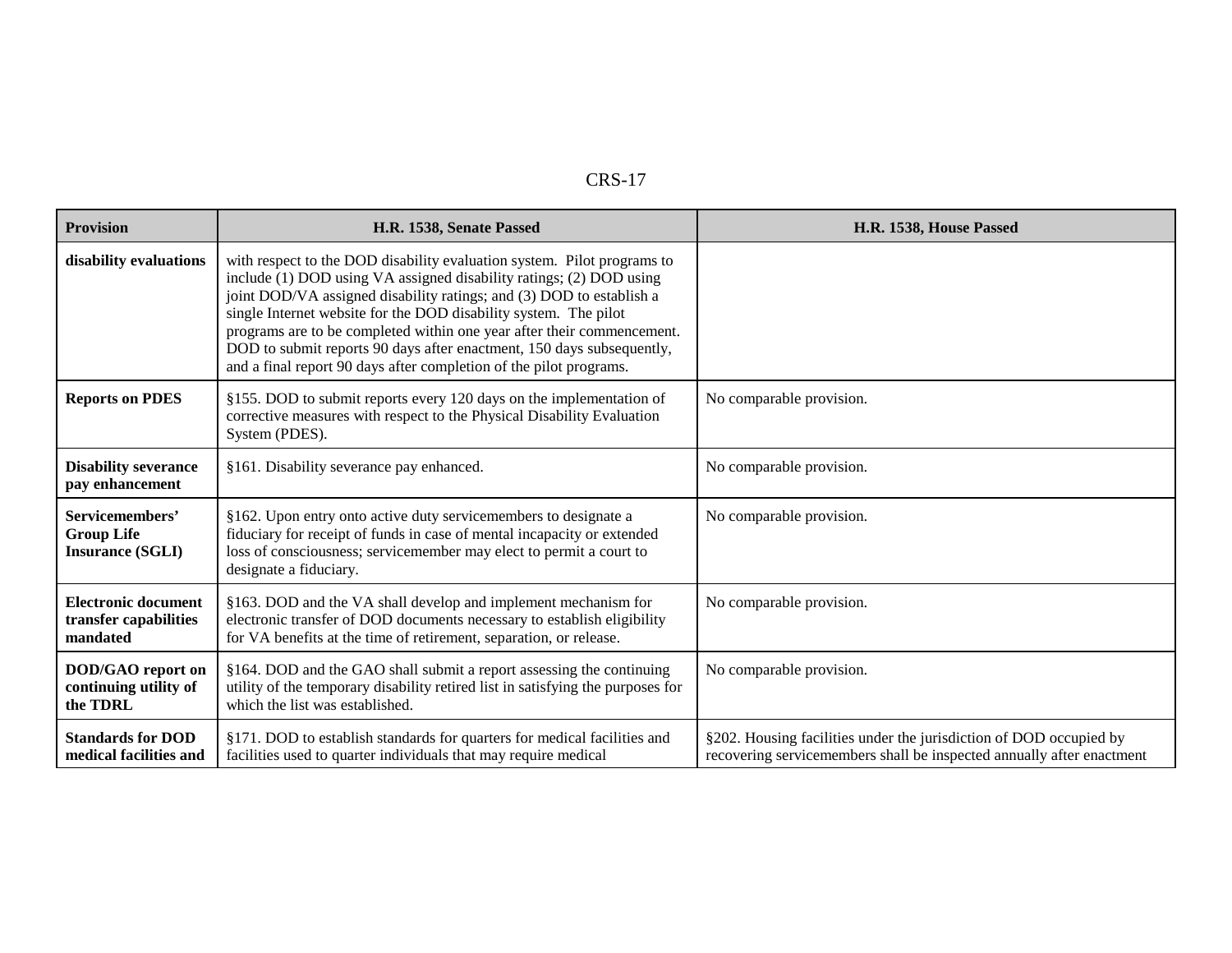| <b>Provision</b>                                                                                                                    | H.R. 1538, Senate Passed                                                                                                                                                                                                                                                                                                                                                                                                                                                                                                                                                                                                                                                                                                           | H.R. 1538, House Passed                                     |
|-------------------------------------------------------------------------------------------------------------------------------------|------------------------------------------------------------------------------------------------------------------------------------------------------------------------------------------------------------------------------------------------------------------------------------------------------------------------------------------------------------------------------------------------------------------------------------------------------------------------------------------------------------------------------------------------------------------------------------------------------------------------------------------------------------------------------------------------------------------------------------|-------------------------------------------------------------|
| quarters                                                                                                                            | supervision. Report on steps taken required by December 30, 2007.                                                                                                                                                                                                                                                                                                                                                                                                                                                                                                                                                                                                                                                                  | by the inspectors general of the regional medical commands. |
| <b>Reports on measures</b><br>to correct<br>deficiencies at<br><b>WRAMC</b>                                                         | §172. DOD to submit every 120 days a report on implementation of the<br>Army's action plan to correct deficiencies at Walter Reed Army Medical<br>Center.                                                                                                                                                                                                                                                                                                                                                                                                                                                                                                                                                                          | No comparable provision.                                    |
| <b>Feasibility study on</b><br>expediting new<br>facilities required by<br><b>WRAMC</b> closure                                     | §173. DOD to carry out assessment of feasibility of accelerating the<br>construction of new facilities required by the closure of WRAMC. By<br>September 30, 2007 DOD shall certify that services and facilities at<br>WRAMC are maintained at the highest possible level until replacement<br>facilities are available. DOD to further certify that closure of WRAMC<br>will not result in a net loss of bed capacity in the National Capital<br>Region.                                                                                                                                                                                                                                                                          | No comparable provision.                                    |
| <b>Handbook</b> on<br>benefits for ill or<br>injured<br>servicemembers                                                              | §181. DOD shall develop and maintain handbook containing a<br>comprehensive description of benefits available to a servicemember and<br>to family members separated or retired from the Armed Forces as a result<br>of serious illness or injury.                                                                                                                                                                                                                                                                                                                                                                                                                                                                                  | No comparable provision.                                    |
| <b>National Academy of</b><br>Sciences study of<br>health and<br>readjustment needs<br>of OIF/OEF<br>servicemembers and<br>veterans | §191. DOD, in consultation with the VA, shall enter into agreement with<br>the National Academy of Sciences for a study on the physical and mental<br>health and other readjustment needs of servicemembers and veterans of<br>Operation Iraqi Freedom or Operation Enduring Freedom and their<br>families. Preliminary phase of the study is to be completed within 180<br>days; the second phase to be completed within three years of enactment.<br>Within fifteen days of receipt of the study DOD and the VA are to<br>provide a preliminary joint plan to address findings and<br>recommendations; final plan to be developed with 90 days. GAO to<br>submit within 45 days an assessment of the adequacy and sufficiency of | No comparable provision.                                    |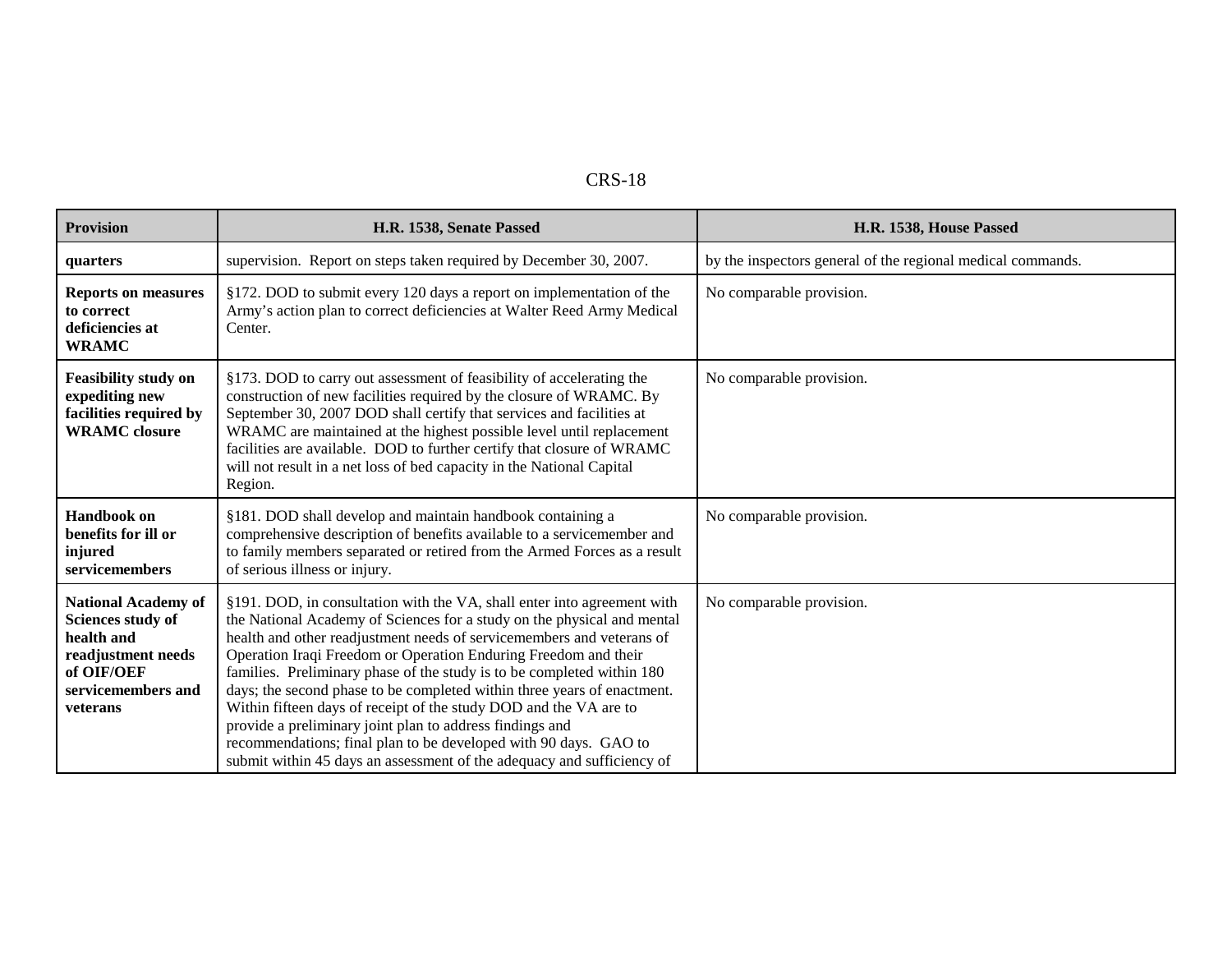| י<br>. . |  | K. |
|----------|--|----|
|----------|--|----|

| <b>Provision</b>                                                             | H.R. 1538, Senate Passed | H.R. 1538, House Passed                                                                                                                                                                                                                                                                                                                                                                                                                                                                                                                                                                                                                                 |
|------------------------------------------------------------------------------|--------------------------|---------------------------------------------------------------------------------------------------------------------------------------------------------------------------------------------------------------------------------------------------------------------------------------------------------------------------------------------------------------------------------------------------------------------------------------------------------------------------------------------------------------------------------------------------------------------------------------------------------------------------------------------------------|
|                                                                              | the DOD/VA plan.         |                                                                                                                                                                                                                                                                                                                                                                                                                                                                                                                                                                                                                                                         |
| <b>Assignment of case</b><br>workers                                         | No comparable provision. | §101. Servicemembers in outpatient status are to be assigned medical<br>care case managers who will conduct weekly reviews with<br>servicemembers. Each case manager to be assigned no more than 17<br>outpatients.                                                                                                                                                                                                                                                                                                                                                                                                                                     |
| <b>Assignment</b> of<br>servicemember<br>advocates                           | No comparable provision. | §101. Each servicemember in outpatient status to be assigned a service<br>member advocate to communicate with servicemember and family,<br>assisting with oversight of servicemember's welfare and quality of life<br>and to assist in resolving financial, administrative and transitional<br>problems. DOD to establish training program for service member<br>advocates. DOD to conduct semiannual surveys of outpatients to include<br>the servicemember's assessment of the quality and timeliness of medical<br>care, the adequacy of living facilities, the adequacy of case management<br>support, and the fairness and timeliness of the PDES. |
| <b>Establishment of</b><br><b>Toll-free Hot Line</b>                         | No comparable provision. | §103. Toll-free Hot Line to be established that will be accessible to<br>servicemembers at all times to collect, maintain, and update information<br>on the adequacy, quality and state of repair of medical-related support<br>facilities. Servicemembers will be advised that they can provide<br>information confidentially. DOD to ensure, within 96 hours of a report<br>of deficiencies in adequacy, quality, or state of repair of a medical-related<br>support facility that such deficiencies are investigated and, if<br>substantiated, a plan of action for remediation is implemented.                                                      |
| <b>Notification to</b><br><b>Members of</b><br><b>Congress of</b><br>wounded | No comparable provision. | §104. DOD to notify appropriate congressional offices of hospitalization<br>of servicemembers evacuated from a theater of combat. Consent of<br>servicemember is required.                                                                                                                                                                                                                                                                                                                                                                                                                                                                              |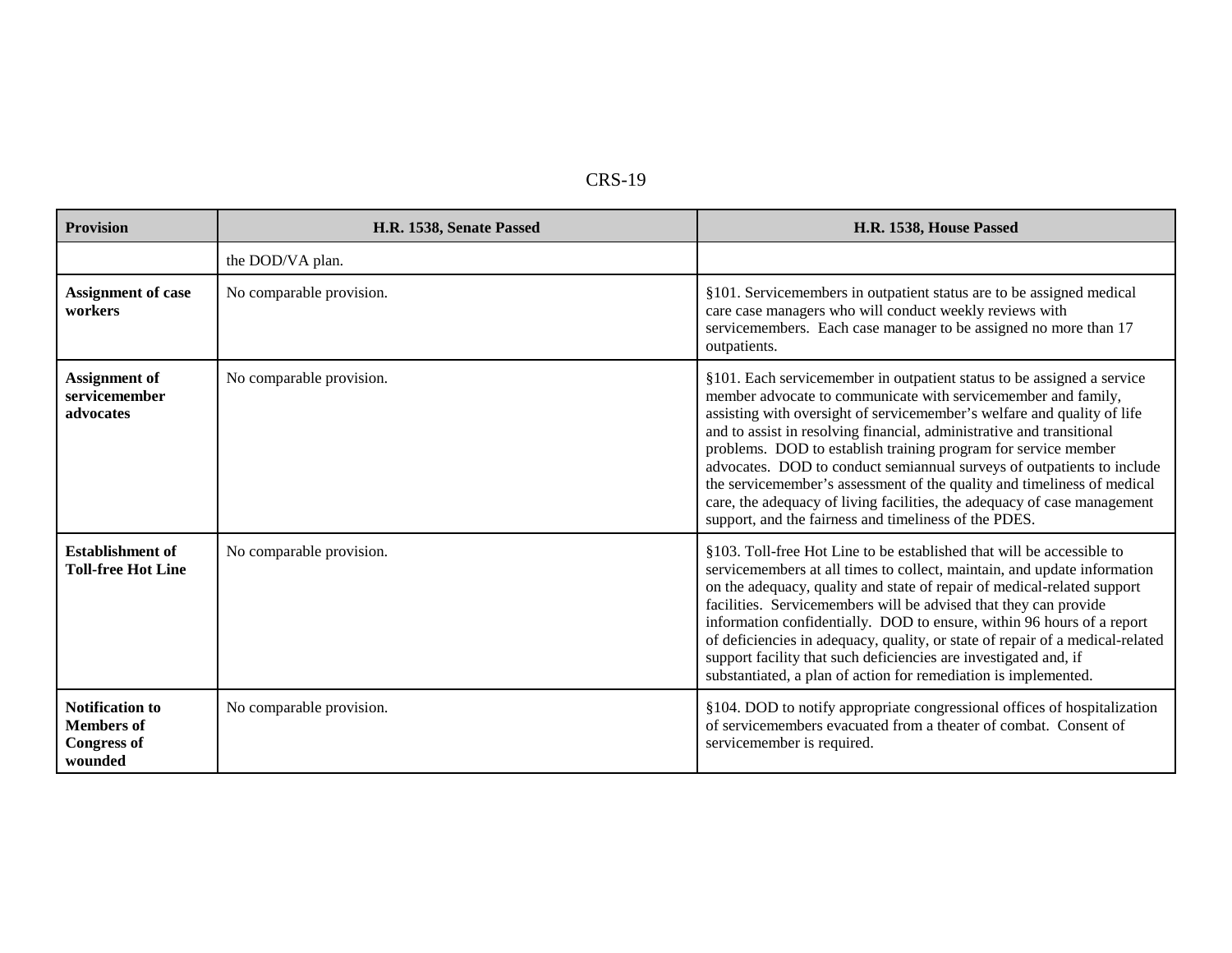| <b>Provision</b>                                                                             | H.R. 1538, Senate Passed | H.R. 1538, House Passed                                                                                                                                                                                                                                                                                                                                                                                          |
|----------------------------------------------------------------------------------------------|--------------------------|------------------------------------------------------------------------------------------------------------------------------------------------------------------------------------------------------------------------------------------------------------------------------------------------------------------------------------------------------------------------------------------------------------------|
| constituents                                                                                 |                          |                                                                                                                                                                                                                                                                                                                                                                                                                  |
| Servicemember<br>advocates before<br>evaluation boards                                       | No comparable provision. | §105. DOD to ensure that servicemembers appearing before medical<br>evaluation boards have access to a physician or other health care<br>professional who is independent of the evaluation board. The physician<br>shall serve as an advocate for the best interests of the servicemember and<br>provide him/her with advice and counsel regarding the findings and<br>recommendations of the evaluation board.  |
| <b>Limitation on client</b><br>load of PEBLOs                                                | No comparable provision. | §106. Requires that a physical evaluation board liaison officer (PEBLO)<br>may not be assigned more than 20 patients at any one time. DOD<br>required to establish a standardized training program and curriculum for<br>PEBLO <sub>s</sub> .                                                                                                                                                                    |
| <b>Standardized</b><br>training for<br>personnel involved in<br>disability evaluations       | No comparable provision. | §107. DOD required to establish a standardized training program and<br>curriculum for personnel involved in the disability evaluation system.                                                                                                                                                                                                                                                                    |
| <b>Recommendation</b><br>requested for<br>training in<br>recognizing signs of<br><b>PTSD</b> | No comparable provision. | §108. Report with recommendations for improvement of training of<br>health care professionals, medical care case managers and servicemember<br>advocates who provide care to recovering servicemembers particularly<br>with regard to recognizing early warning signs of PTSD, suicidal<br>tendencies, or other mental health conditions. DOD to provide annual<br>reports on implementation of recommendations. |
| Army required to<br>establish Wounded<br><b>Warrior Regiment</b><br><b>Pilot Program</b>     | No comparable provision. | §109. Secretary of Army to establish a pilot program at a base with a<br>major medical facility to track and assist outpatients still needing medical<br>treatment who will be assigned to the base. Pilot to be based on Marine<br>Corps Wounded Warrior Regiment. The pilot program to be in effect for                                                                                                        |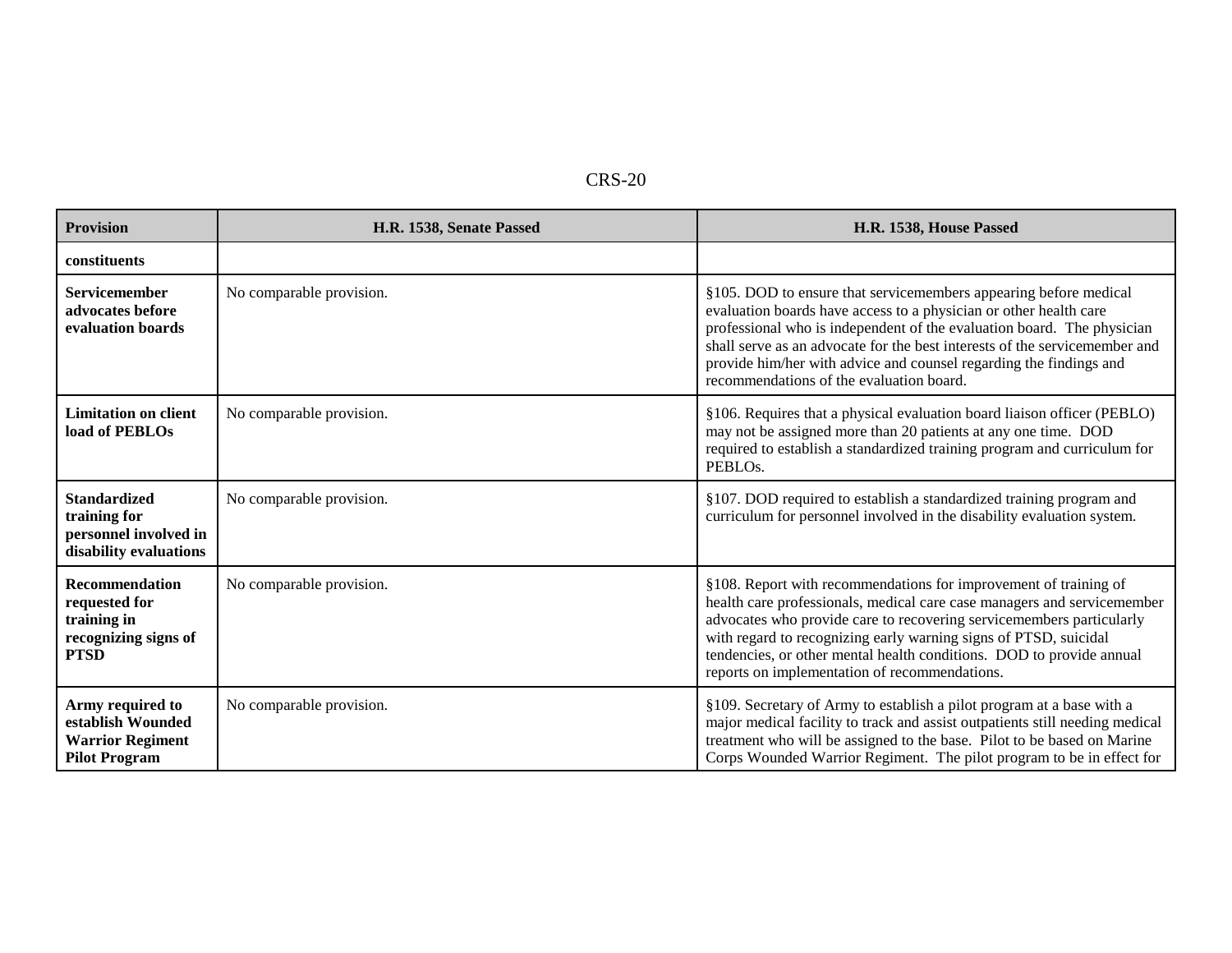| <b>Provision</b>                                                                         | H.R. 1538, Senate Passed | H.R. 1538, House Passed                                                                                                                                                                                                                                                                                                                                                                                                                                                                                                                                        |
|------------------------------------------------------------------------------------------|--------------------------|----------------------------------------------------------------------------------------------------------------------------------------------------------------------------------------------------------------------------------------------------------------------------------------------------------------------------------------------------------------------------------------------------------------------------------------------------------------------------------------------------------------------------------------------------------------|
|                                                                                          |                          | one year with an evaluation to be submitted to Congress within 90 days<br>after its end.                                                                                                                                                                                                                                                                                                                                                                                                                                                                       |
| <b>Temporary</b><br><b>Disability Retired</b><br>List                                    | No comparable provision. | §110. Change in criteria for removal of a servicemember from temporary<br>disability retired list.                                                                                                                                                                                                                                                                                                                                                                                                                                                             |
| <b>Oversight Board for</b><br><b>Wounded Warriors</b>                                    | No comparable provision. | §113. Oversight Board for Wounded Warriors to be established,<br>composed of 12 members, two appointed by the Senate majority leader,<br>two by the Senate minority leader; two by the Speaker of the House, two<br>by the House minority leader, two by the Secretary of the VA, two by the<br>Secretary of Defense. All members must have knowledge or experience<br>with the military healthcare system, the disability evaluation system, or<br>the experience of a recovering servicemember. The board will submit<br>annual reports to Congress and DOD. |
| <b>Outpatient treatment</b><br>at locales near<br>servicemember's<br>home                | No comparable provision. | §114. DOD to expand opportunities for recovering servicemembers to<br>receive outpatient treatment at a military treatment facility closest to the<br>servicemember's home.                                                                                                                                                                                                                                                                                                                                                                                    |
| <b>Annual report on</b><br>suitability and<br>quality of medical<br>treatment facilities | No comparable provision. | §201. DOD required to submit an annual report on the adequacy,<br>suitability and quality of medical facilities and medical-related support<br>facilities at each military installation. The report will include information<br>regarding any deficiencies reported through the toll-fee hot line.                                                                                                                                                                                                                                                             |
| <b>Study on support</b><br>services for families                                         | No comparable provision. | §204. DOD shall conduct a study of the provision of support services by<br>DOD for families of recovering servicemembers. Report on results of<br>study to be forwarded to Congress within 180 days of enactment.                                                                                                                                                                                                                                                                                                                                              |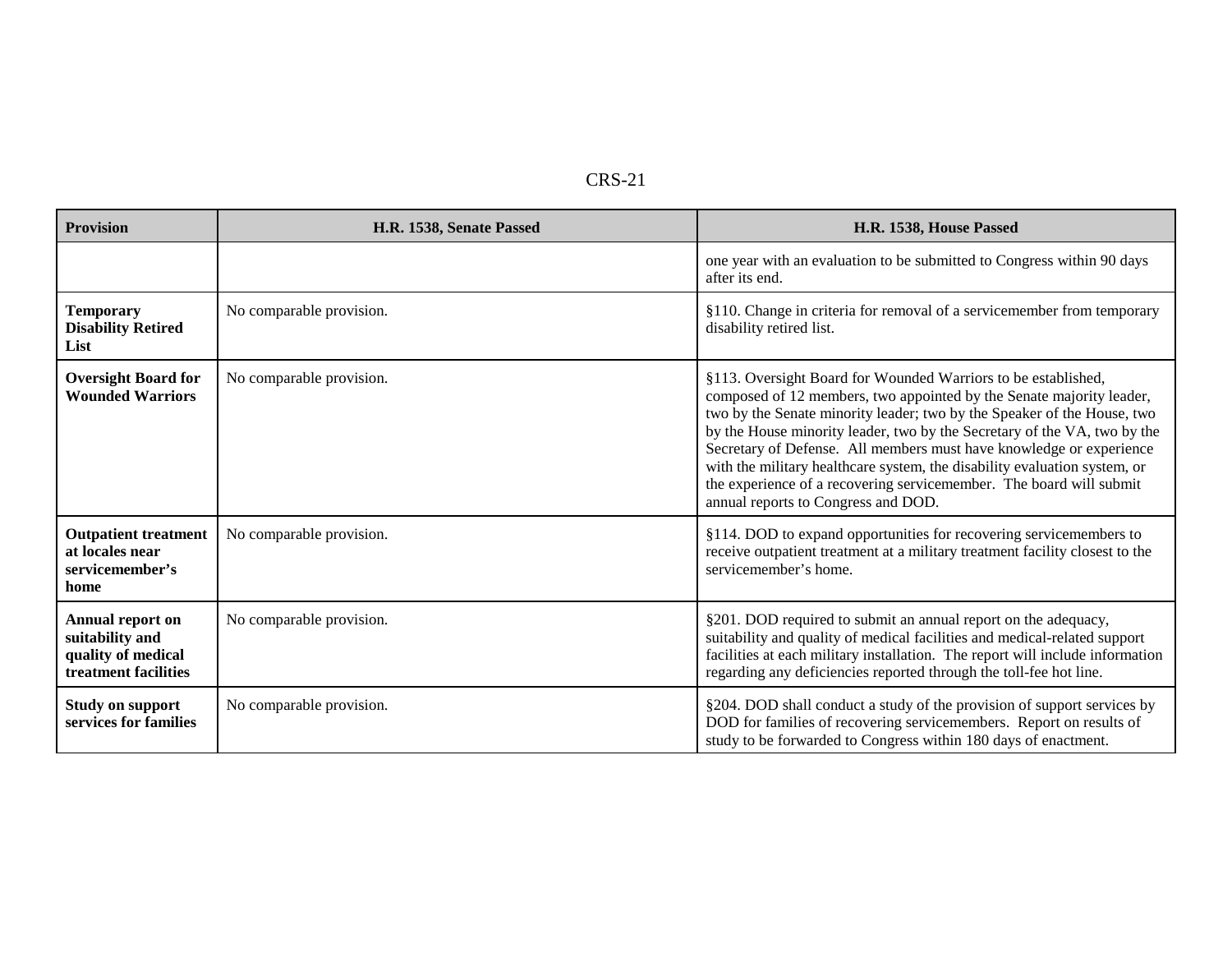| <b>Provision</b>                                                                                    | H.R. 1538, Senate Passed                                                                                                                                                                                                                                                                                  | H.R. 1538, House Passed                                                                                                                                                                                                                                                                                                                                  |
|-----------------------------------------------------------------------------------------------------|-----------------------------------------------------------------------------------------------------------------------------------------------------------------------------------------------------------------------------------------------------------------------------------------------------------|----------------------------------------------------------------------------------------------------------------------------------------------------------------------------------------------------------------------------------------------------------------------------------------------------------------------------------------------------------|
| <b>Designation of TBI</b><br><b>Injuries</b>                                                        | No comparable provision.                                                                                                                                                                                                                                                                                  | §205. DOD to report on changes taken within DOD to ensure that TBI<br>victims receive proper medical designation concomitant with their<br>injuries as opposed to the current medical designation which assigns a<br>generic "organic psychiatric disorder" classification. Report required<br>within 180 days of enactment.                             |
| <b>Restriction on A-76</b><br>competitions                                                          | No comparable provision.                                                                                                                                                                                                                                                                                  | §301. No study or competition may be begun or announced pursuant to<br>OMB Circular A-76 relating to possible conversion to performance by a<br>contractor of any DOD function carried out at a military medical facility.<br>Report required within 180 days of enactment on public-private<br>competitions carried out at military medical facilities. |
| <b>Prohibition on</b><br>transfer of health<br>care funds to meet<br>administrative<br>requirements | No comparable provision.                                                                                                                                                                                                                                                                                  | §302. DOD may not transfer funds or personnel from medical care<br>functions to administrative functions in order to comply with new<br>administrative requirements imposed by this title.                                                                                                                                                               |
| <b>Military pay increase</b>                                                                        | Title III provides authorization for increasing basic pay for members of<br>the uniformed services by 3.5 percent beginning January 1, 2008. (For<br>additional discussion of pay raise issues, see CRS Report RL33446,<br>Military Pay and Benefits: Key Questions and Answers, by Charles A<br>Henning) | No comparable provision.                                                                                                                                                                                                                                                                                                                                 |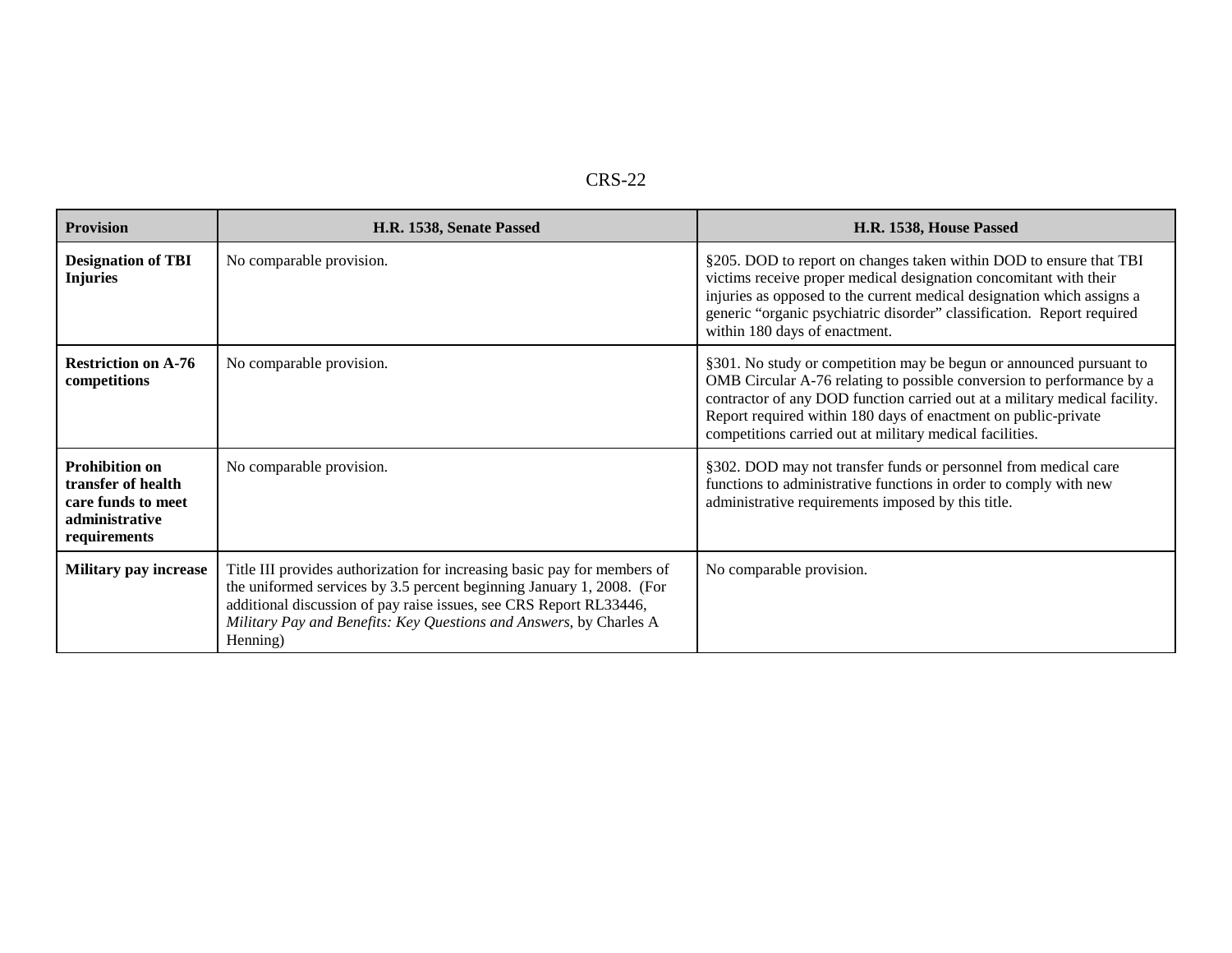# **Summary of Provisions Affecting only the Department of Veterans Affairs**

Most provisions specifically affecting the Department of Veterans Affairs (VA) in H.R. 1538, as passed by the Senate, are found in Title II. However, one provision specifically affecting the VA is found in Title I. H.R. 1538, as passed by the House, includes three provisions that are limited to the VA. All of these provisions are summarized below.

#### **H.R. 1538, Passed in Senate, Title I**

#### **Section 126. Medical Care and Services and Support Services for Families of Members of the Armed Forces Recovering from Serious Injuries or Illnesses.**

Section 126 requires the Secretary of Veterans Affairs (VA Secretary) to prescribe in regulations the medical care and counseling services that will be available at VA medical facilities to family members of injured servicemembers.

#### **H.R. 1538, Passed in Senate, Title II — Veterans Matters**

#### **Section 201. Sense of Congress**

Section 201 states that it is the sense of Congress that while (VA) is a leader in the field of traumatic brain injury care, more could be done to rehabilitate veterans who have a traumatic brain injury (TBI) with the goals of optimizing the independence of such veterans and eventually reintegrating them into the community. It also acknowledges that the Department of Defense (DOD) and the VA have made efforts to provide a smooth transition of medical care and rehabilitative services to servicemembers as they move from the DOD health care system to the VA health care system. However, it states that more can be done to assist veterans and their families.

#### **Section 202. Individual Rehabilitation and Community Reintegration Plans for Veterans and Others with TBI.**

Section 202 amends chapter 17 of Title 38 United States Code (U.S.C.) and adds a new section.

*Individualized Plan for Rehabilitation and Reintegration.* Requires the VA Secretary to develop an individualized plan for rehabilitation and reintegration into the community for each veteran or servicemember who receives inpatient or outpatient care at the VA for TBI. This plan must be provided in writing to each veteran or servicemember before such individual is discharged from inpatient care at a VA medical facility, or as soon as practicable following diagnosis.

*Contents of Plan.* Requires that each individualized plan for rehabilitation include the following: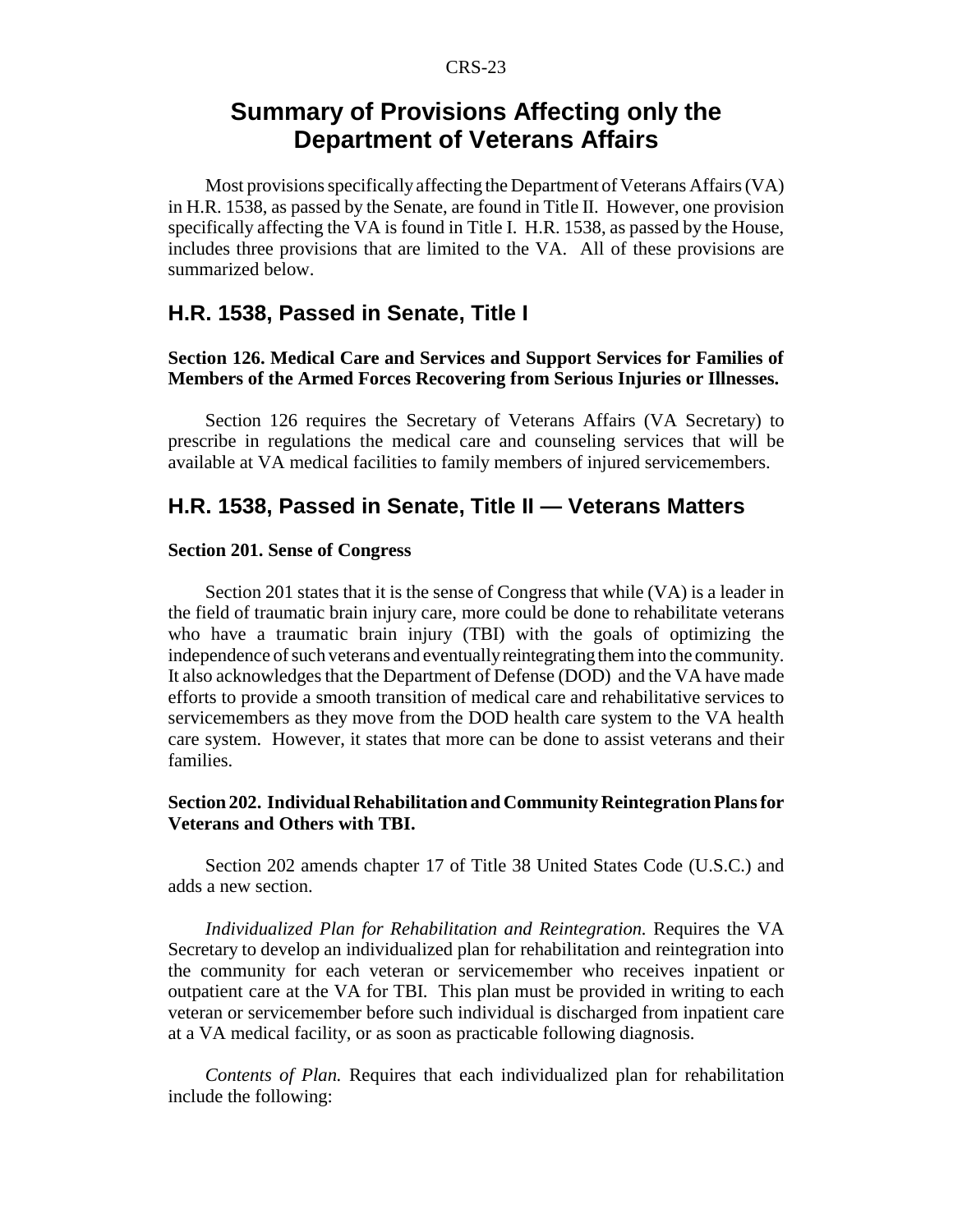(1) rehabilitation objectives for improving the physical, cognitive, and vocational functioning of a veteran or servicemember with a TBI in order that such individual regain independence and reintegrate into the community;

(2) access, as needed, to all appropriate rehabilitative components of the TBI continuum of care;

(3) a description of specific rehabilitative treatments and other services. This description must include the type, frequency, duration, and location of such treatments and services;

(4) the name of the designated case manager responsible for the implementation of the individualized plan; and

(5) the dates on which the effectiveness of the plan will be reviewed.

*Comprehensive Assessment.* Requires the Secretary to develop the individualized plan based upon a comprehensive assessment of the physical, cognitive, vocational, and neuropsychological, and social impairments of the veteran or servicemember. The assessment must also take into consideration the family education and family support needs of such individual after discharge from inpatient care. The assessment will be performed by a team of individuals, with relevant expertise stipulated.

*Case Manager.* Requires the VA Secretary to assign a case manager for each veteran or servicemember with a TBI. The case manager will be responsible for the implementation of the individualized plan, and the coordination of care. The Secretary must ensure that such case manager has specific expertise, either through experience, education, or training, in the care required by the individual to whom such case manager is assigned.

*Participation and Collaboration in Development of Plans.* Requires the Secretary, to the maximum extent practicable, to involve the family members or legal guardian of the veteran or servicemember with a TBI in developing the individualized plan. Section 202 also requires the Secretary to collaborate with a state protection and advocacy system if: the veteran or servicemember covered by such plan requests collaboration; or in the event that the individual is incapacitated, the family or guardian of such individual requests collaboration. If the servicemember is still on active duty the VA Secretary must collaborate with the Secretary of Defense.

*Evaluation.* Requires the VA Secretary to periodically review the effectiveness of each individualized plan and refine it as appropriate after review. The individualized plan must also be reviewed at the request of the veteran with a TBI, or in the case that the veteran is incapacitated, at the request of the guardian or the designee of such veteran.

*State Designated Protection and Advocacy System*. Defines the "State Protection and Advocacy System" as the system established in a state under subtitle C of the Developmental Disabilities Assistance and Bill of Rights Act of 2000 (42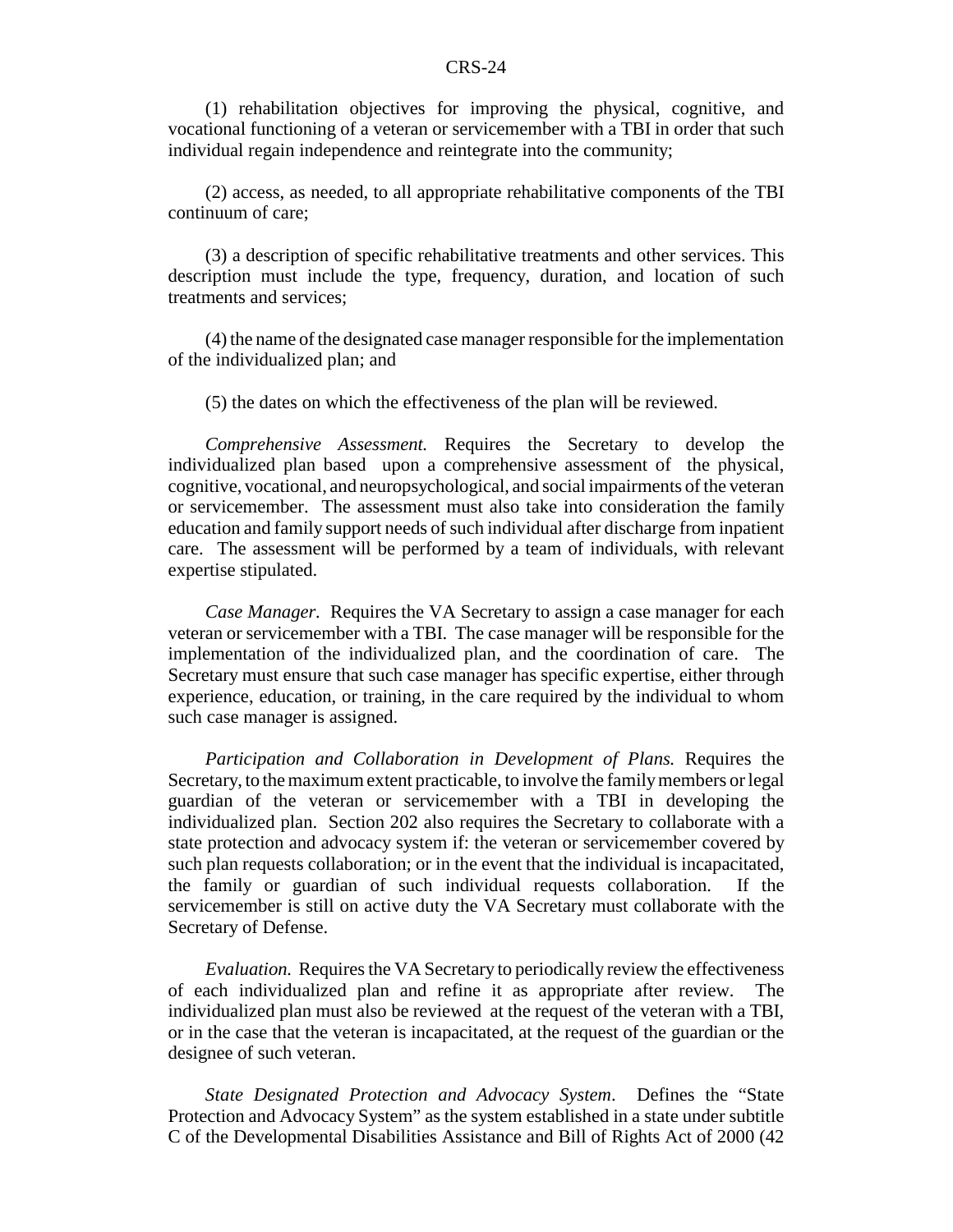U.S.C. 15041 et seq.) to protect and advocate for the rights of persons with developmental disabilities.

#### **Section 203. Use of Non-VA Facilities for Implementation of Rehabilitation and Community Reintegration Plans for Traumatic Brain Injury.**

Section 203 amends chapter 17 of Title 38 U.S.C., and adds a new section. Requires the VA Secretary to provide care in non-VA facilities if the VA is unable to provide care at the frequency or duration prescribed in the individualized plan, for rehabilitation and reintegration, or if the Secretary determines it is optimal for the veteran to receive care in a non-VA facility. Requires the Secretary to enter into contracts with non-VA facilities only if those facilities meet standards established by an independent, accreditation organization that accredits specialized rehabilitation programs for adults with a TBI.

#### **Section 204. Research, Education, and Clinical Care Program on Severe TBI.**

Section 204 amends chapter 73 of Title 38 U.S.C., and adds a new section. Requires the Secretary to establish a program of research, education, and clinical care that would provide intensive neuro-rehabilitation to veterans with a severe TBI, including veterans in a minimally conscious state who would otherwise receive only long-term residential care. This research program must collaborate with the Defense and Veterans Brain Injury Center and other relevant programs of the federal government.

*Education:* Requires the Secretary to conduct educational programs on recognizing and diagnosing mild and moderate cases of TBI.

*Authorization of Appropriations*: Authorizes \$10 million for the VA for each fiscal year from FY2008 through FY2012, to carry out the research, education, and clinical care programs.

*Report to Congress*: Requires the Secretary to submit a report to Congress not less than 18 months after the enactment of the Act on the research, education, and clinical care program.

#### **Section 205. Pilot Program on Assisted Living Services for Veterans with TBI.**

*Pilot Program:* Section 205 requires the Secretary to implement within 90 days after the enactment of this Act, a pilot program to assess the effectiveness of providing assisted living services to eligible veterans to enhance the rehabilitation, quality of life, and community integration of such veterans.

*Duration of Program.* The pilot program must be carried out for a period of five years.

*Program Locations*. Requires the Secretary to carry out the pilot program in locations selected by the Secretary. However, at least one program must be located in a Veterans Integrated Service Network (VISN) that has a VA polytrauma center. Other locations must be in areas that contain high concentrations of veterans with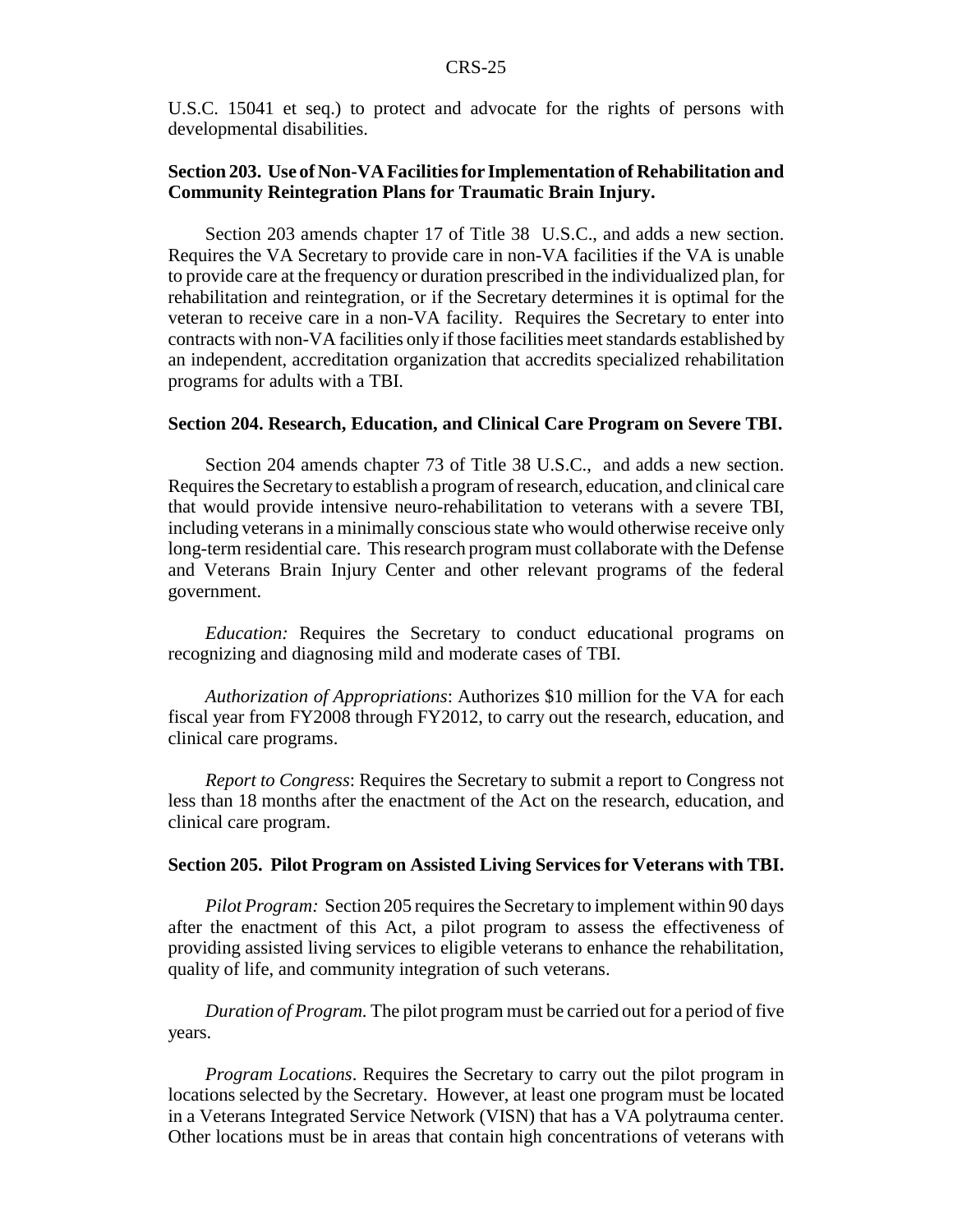TBI. The Secretary must also give special consideration to rural areas when selecting program locations.

*Provision of Assisted Living Services*. Authorizes the Secretary to enter into agreements for the provision of assisted living services with a provider participating in Medicaid (42 U.S.C. 1396 et seq.). Such assisted living facilities must meet standards prescribed by the Secretary for the purposes of the pilot program.

*Continuation of Case Management and Rehabilitation Services.* Requires the Secretary to continue to provide case management services for veterans participating in the pilot program.

*Report to Committees*. Requires the Secretary to submit a report on the pilot program to the House and Senate Veterans' Affairs Committees. The report must include information about the program, utility of the program, and recommendations regarding the extension or expansion of the program. The report must be submitted not less than 60 days after the completion of the pilot program.

*Authorization of Appropriations*. Authorizes \$8 million for the pilot program for each fiscal year from FY2008 through FY2013.

#### **Section 206. Research on Traumatic Brain Injury.**

Section 206 requires the Secretary under existing authorizations (section 3119 of Title 38, U.S.C., relating to rehabilitation research and special projects; section 7303 of Title 38 U.S.C., relating to research programs of the Veterans Health Administration; and section 7327 of Title 38 U.S.C., relating to research, education, and clinical activities on complex multi-trauma associated with combat injuries) to include research on TBI, including research on the sequelae of mild to severe forms of TBI. In conducting such research the Secretary is required to collaborate with facilities that conduct research on rehabilitation for individuals with TBI; and receive grants for such research from the National Institute on Disability and Rehabilitation Research of the Department of Education.

*Report to Committees*. Requires the Secretary to submit a report to the House and Senate Veterans' Affairs Committees on the research program. The report must be submitted not less than 90 days after the enactment of this Act.

#### **Section 207. Age-Appropriate Nursing Home Care.**

Section 207 amends section 1710A of Title 38 U.S.C., and adds a new provision that requires the Secretary to provide age-appropriate nursing home care.

#### **Section 208. Extension of Period of Eligibility for Health Care for Combat Service in the Persian Gulf War or Future Hostilities.**

Section 208 amends section 1710(e) and extends the period of eligibility to enroll in the VA health care system from two years to five years following the date of their separation. This applies only to veterans with service in a combat theater during or after the Persian Gulf War.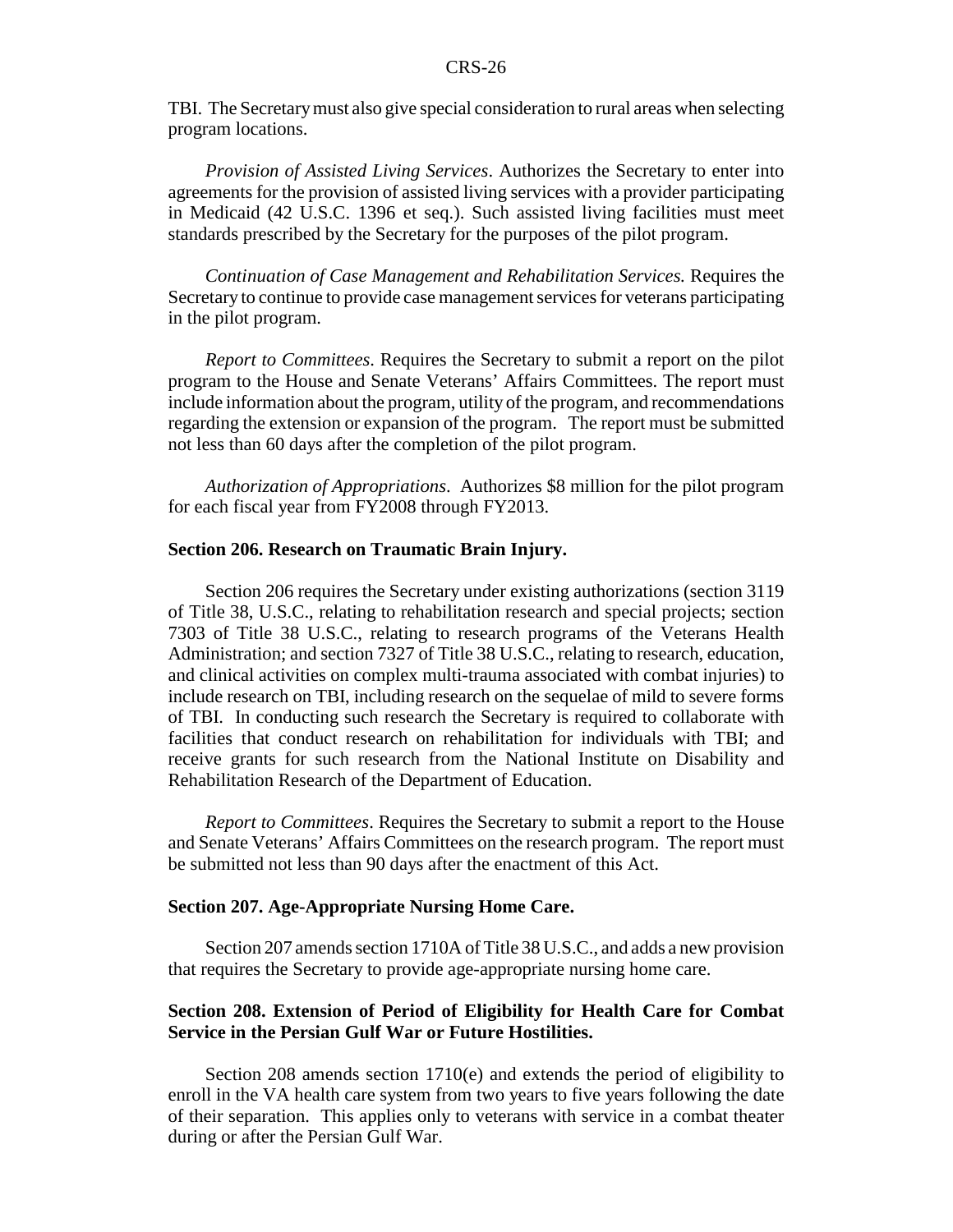#### **Section 209. Mental Health: Service-connection Status and Evaluations for Certain Veterans.**

Section 209 amends section 1702 of Title 38 U.S.C. that pertains to presumption of service-connection, and inserts the term " mental illness" instead of "psychosis."

Section 209 also requires the Secretary to provide a veteran who served in a period of war after the Persian Gulf War, a preliminary mental health evaluation as soon as practicable, but not later than 30 days after a request for such evaluation.

#### **Section 210. Modification of Requirements for Furnishing Outpatient Dental Services to Veterans with a Service-Connected Dental Condition or Disability.**

Section 210 amends Section 1712 of Title 38 U.S.C and extends the eligibility for outpatient dental treatment for a veteran who served on active duty during the Persian Gulf War from 90 days to 180 days after discharge or release.

#### **Section 211. Demonstration Program on Preventing Veterans at-risk of Homelessness from Becoming Homeless.**

Section 211 requires the Secretary to carry out a demonstration program to identify members of the Armed Forces on active duty who are at risk of becoming homeless after they are discharged or released from active duty, and to provide referral, counseling, and supportive services, as appropriate, to help prevent them becoming homeless. The demonstration program must be carried out in at least three locations.

*Expiration*. The demonstration program will expire on September 30, 2011.

#### **Section 212. Clarification of Purpose of the Outreach Services Program of the Department of Veterans Affairs.**

Section 212 amends section 6301 of Title 38 U.S.C. and includes National Guard and Reserve components among those who are eligible for outreach services.

Section 212 adds a new provision defining the term "outreach" as the act or process of reaching out in a systematic manner proactively to provide information, services, and benefits counseling to veterans, and to the spouses, children, and parents of veterans who may be eligible to receive benefits under the laws administered by the Secretary, to ensure that such individuals are fully informed about, and assisted in applying for, any benefits and programs under such laws.

#### **H.R. 1538, Passed in House, Title II — Studies and Reports**

#### **Section 207. Study and Report on Waiting Periods for Appointments at Department of Veterans Affairs Medical Facilities.**

Section 207 requires the VA Secretary to conduct a study on the average length of time, from the desired date for which any veteran seeks to schedule an appointment at a VA medical facility, to the date of completion of the appointment.